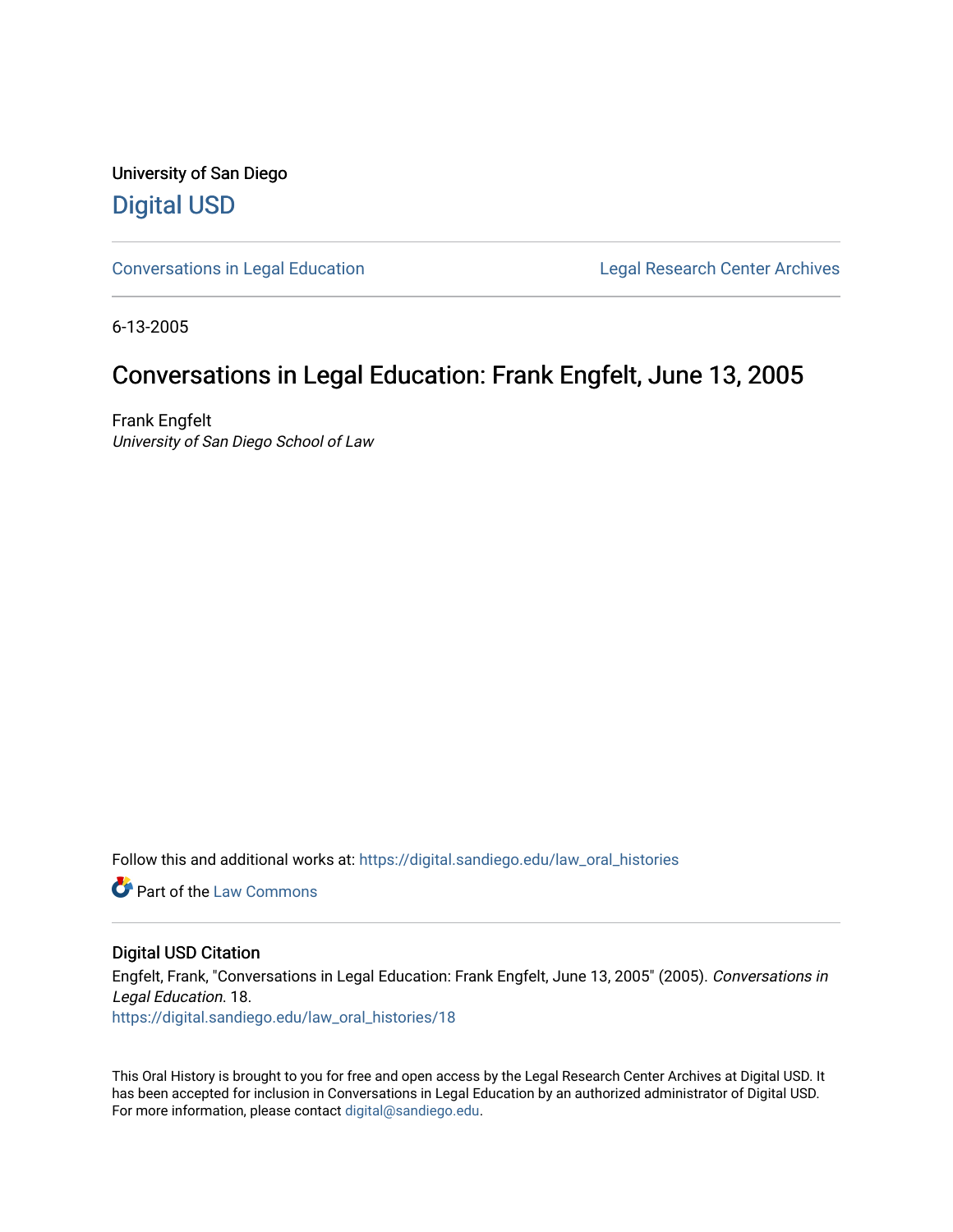

*Legal Research Center*

# CONVERSATIONS IN LEGAL EDUCATION:

ORAL HISTORIES OF THE FIRST HALF-CENTURY OF THE UNIVERSITY OF SAN DIEGO SCHOOL OF LAW

Narrator: Professor Frank Engfelt Interviewer: Ruth Levor Recorder: Ruth Levor Date: June 13, 2005 Accession No.:OH-LRC-Engfelt-2005-3a TAPE 3a: SIDE A

Ī

RL: This is an interview of Professor Frank Engfelt for the project: Conversations in Legal Education: Oral Histories of the First Half-Century of the University of San Diego School of Law. The interview is being conducted by Ruth Levor at the Engfelt home on June 13, 2005. This is the third session of this set of interviews. Tapes and transcripts of this interview will be archived at the University of San Diego's Copley Library.

So, you want to tell me some stories about the University of Chicago. Go right ahead.

FE: Since you and I both went to law school, you probably recall that one of the biggest legends in legal, oh, not jurisprudence, but …

RL: Mythology?

 $\overline{a}$ 

FE: ... almost a myth—Dean Roscoe Pound,<sup>1</sup> and he got the name Dean Pound because he was Dean of the law school for so long. One of my jobs at the University of Chicago was to run the law student dormitory, and there was a large lounge there. And whenever they had visiting dignitaries, it was my job to do whatever was necessary to set up this large lounge for a luncheon. The day Dean Pound was there he taught a course in Corporations, and I decided to sit in, because due to the fact that I worked while I was in law school from twelve to five every day,

<sup>&</sup>lt;sup>1</sup> Dean of Harvard Law School 1916 - 1936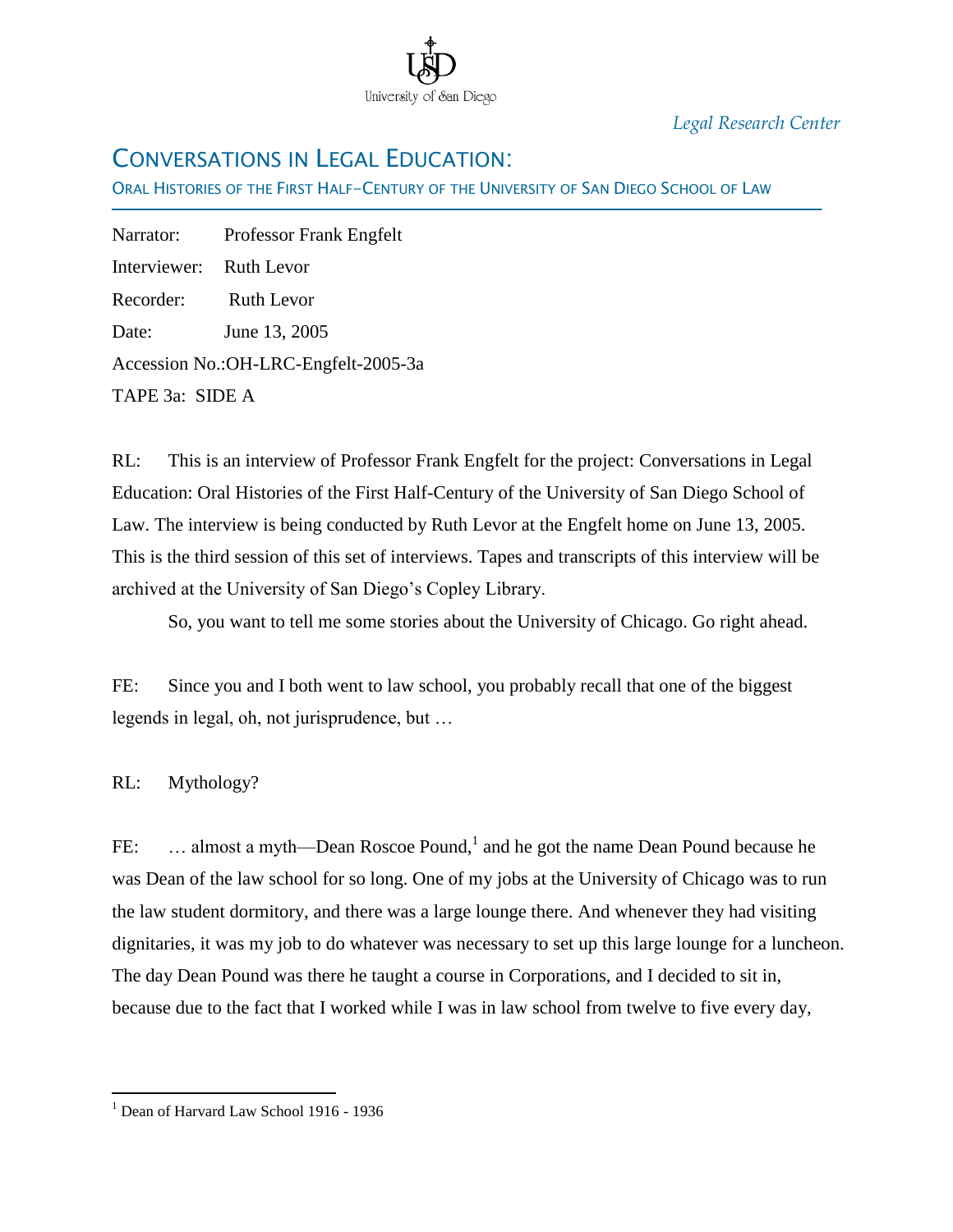there were certain bar subjects I never got around to taking in law school. My two highest grades were in two of those subjects, but that's another story.

Anyway, one of the courses I had not taken was Corporations, and he took over the Corporations class, and he first apologized for not having his notes with him because he left them on the airplane, and he talked about an opinion which he himself wrote when he was a young man and was on the Nebraska Supreme Court. The amazing thing about the class was this was a very complicated suit by a minority shareholder involving lots of money and so forth and so on, but he—this man was eighty-eight years old at the time—from the top of his head remembered exactly the number of shares involved, who had what, the amount of money involved etcetera, etcetera.

A couple of hours later, we were all gathered for lunch, and before lunch, Dean Levy came up to me, and he said, "Frank, are you a drinking man?"

In those days I was, and I said, "Yes," and I said, "I just made a visit to the local discount liquor store."

And he says, "Well, Dean Pound likes to have a drink with his lunch. He likes bourbon."

And I said, "Well, I just bought a fifth of Jim Beam. I don't particularly care for it, but if he likes it, then fine."

He said, "Would you mind getting it, and I'll see that you get it back."

During the luncheon, and this is not an exaggeration on my part, he sat down. He opened that bottle. He had a water glass in front of him, and before lunch was over, he had finished the entire bottle. No ice, no water, just poured it in the water glass like it was water. I found that to be quite amazing, because he continued to tell us about all kinds of things, and he was very lucid.

The other thing I remember about Chicago is that we had a visit from Tom Clark, and he was, of course, an associate justice on the Supreme Court<sup>2</sup>, and you may recall that, in a book written about Harry Truman, Harry Truman said appointing Tom Clark was the biggest mistake he ever made. I for one found out, much to my surprise, that the longer Tom Clark was on the Supreme Court, in my opinion, the better he taught [*sic*], and he wrote some pretty good opinions, particularly in his later years.

 $\overline{a}$ 

 $2$  Tom C. Clark, Associate Justice 1949 - 1967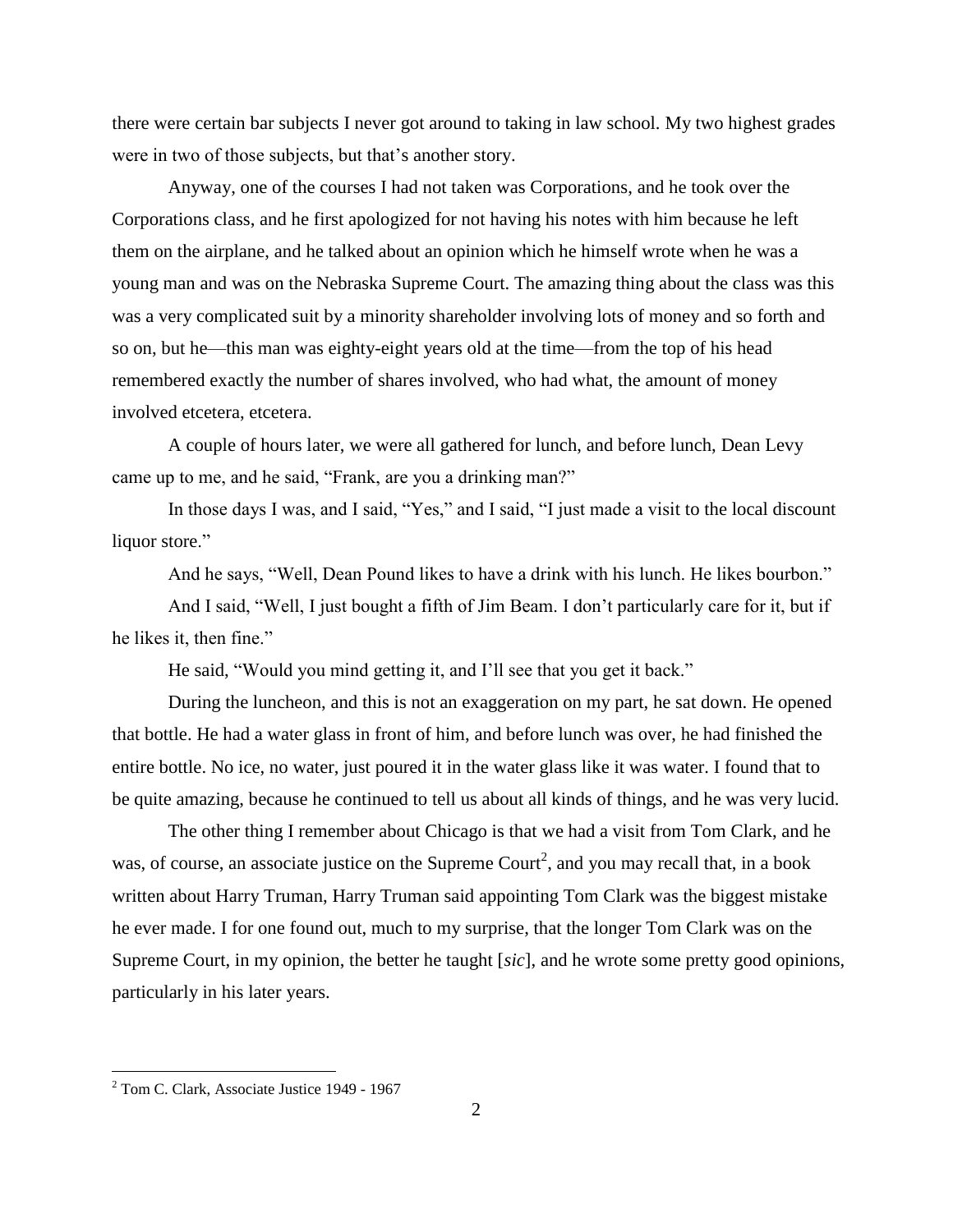But anyway, Tom Clark was having lunch with us, and he was, as they say, common as an old shoe, and he was a real charmer and real nice, but of course, there were a lot of snotty law students, and after the lunch, he asked if there were any questions, and one question was, "Justice Clark, do you write your own opinions, or are they written in the main by your clerks/"

And he said, "I always write my own opinions. My clerks do the research, but they do none of the writing."

And just loud enough to be heard from the back of the room, someone said, again a student, "Thank God, I didn't think the clerks were that damn dumb."

Those are two of my remembrances of the University of Chicago and meeting with people who had done something in their lives. One of the things Dean Pound said was that he had just received an offer from Hastings to teach there, and in those days, Hastings hired no one except retired law professors, and Pound said that he wrote back to Hastings, "Thanks, but no thanks, I'm not old enough yet."

And he went on to live for another six or seven years, I think.

Anyway, getting back to the University of San Diego, as is true of any institution as it gets larger, you end up with more and more bureaucracies. You end up with more and more rules and regulations. You end up with more and more committees.

RL: And did you have a lot of committee assignments as time went on?

FE: Oh, yes, I did. For quite a while, I was on the Admissions Committee and would spend hours in my office going over files.

RL: Did you work with the Director of Admissions at that time, or did the faculty do it without any administration?

FE: Well, in those days, and it probably hasn't changed, it's a numbers game, and if an applicant has a sufficiently high score on the LSAT and his or her GPA, then they are admitted just based upon the numbers. I used to get all the files on the people who were referred to as possible diamonds in the rough. They didn't make preemptively admit status, which is the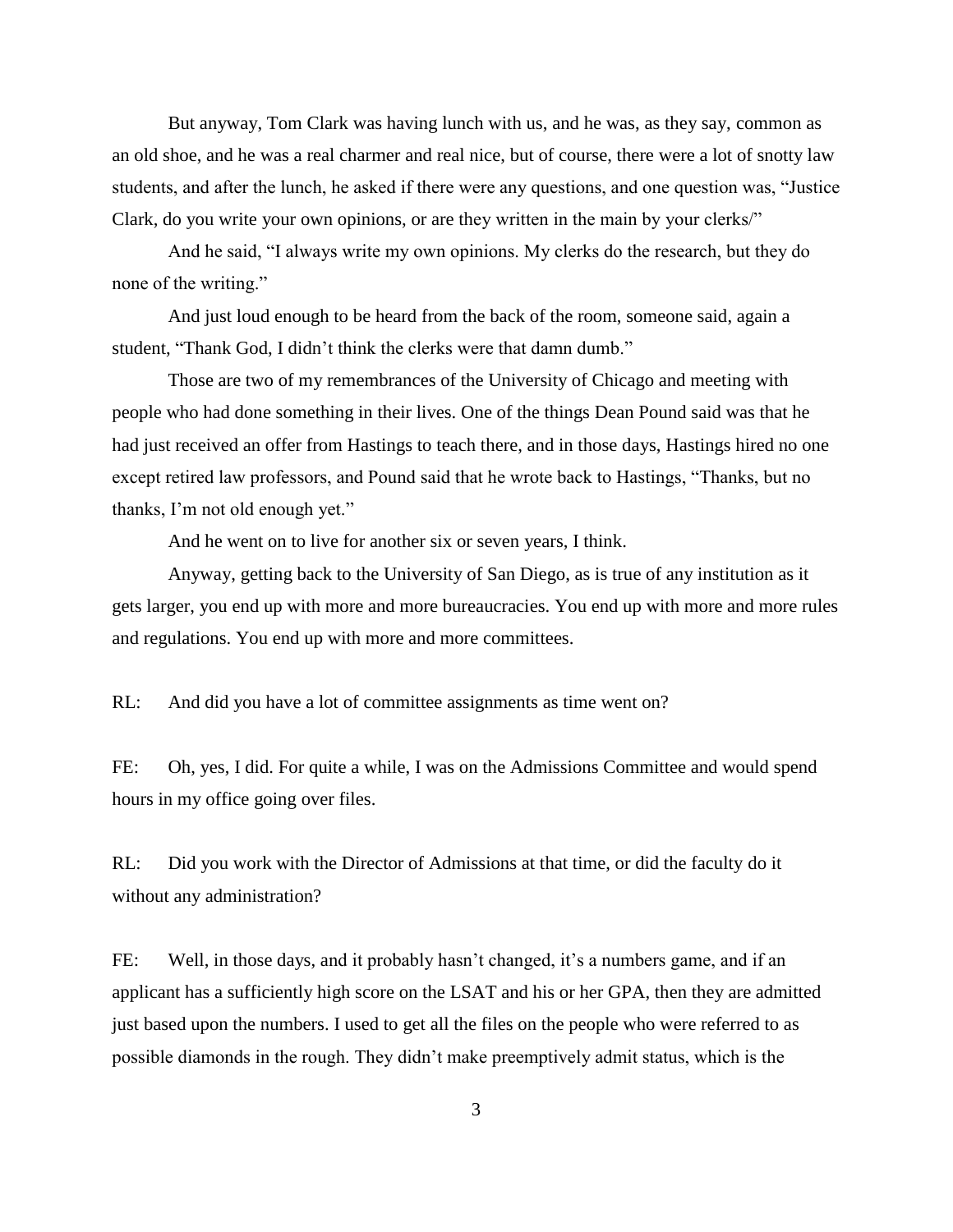terminology they used, but someone we might wish to admit if someone would take the time to dig into the file. I was one of those someones. I spent quite a bit of time going through those files.

I found that the written part of the application where people say why they want to be a lawyer quite often became quite repetitive. You would think that everyone applying to law school had been raised in a dysfunctional family, had been abused physically and/or sexually by one or both of the parents, lived hand-to-mouth, eked out an existence, and so forth and so on, and finally through striving, etcetera, etcetera, graduated from college, and now was going to become a lawyer to see that these things never happened again, and they were going to save the world. I became somewhat cynical after a while. I had been accused of being cynical anyway in my lifetime. I tried to tell my students, "I'm not a cynic; I'm just a realist."

I began to read these applications with sort of a jaundiced eye, but I didn't care too much about that part of the application. I was more interested in what did the person do in college and where did they go to school and what courses did they teach [*sic*]. I was much more prone to admit a student who went to MIT and maybe had C grades as opposed to someone who went to Fullerton State--my excuse is that a [grandson?] of mine graduated from Fullerton State, so I use that as an example—maybe specialized in courses like, oh, I don't know, Drama Abroad or Manual Arts or some such thing. But anyway, I would go over these files and make my recommendation as to whether or not they should or should not be admitted and spent literally hours on that.

I spent hours, as I said before, in traveling to Chicago to interview faculty applicants. I would spend hours on things like Curriculum Committees, and I don't know, they had so many committees. Frankly—I was well named, by the way—I couldn't stand it. It was sort of a standing joke around the law school that everyone hoped that they would get appointed to a committee that I was the chairman of because they knew that I would probably never call a meeting, which I usually didn't. Finally, after having been up there for so many years, I would usually try to strike a deal with any incoming dean--that was when we had sufficient bodies to do all this administrative work—that I would be more than happy to teach my classes and meet with my students and spend time with students on an individual basis in my office, which I always did and do other things, but keep me off of committees. I don't want to do any committee work, and towards the end, I just frankly told the new incoming dean, "I'll show up for the first faculty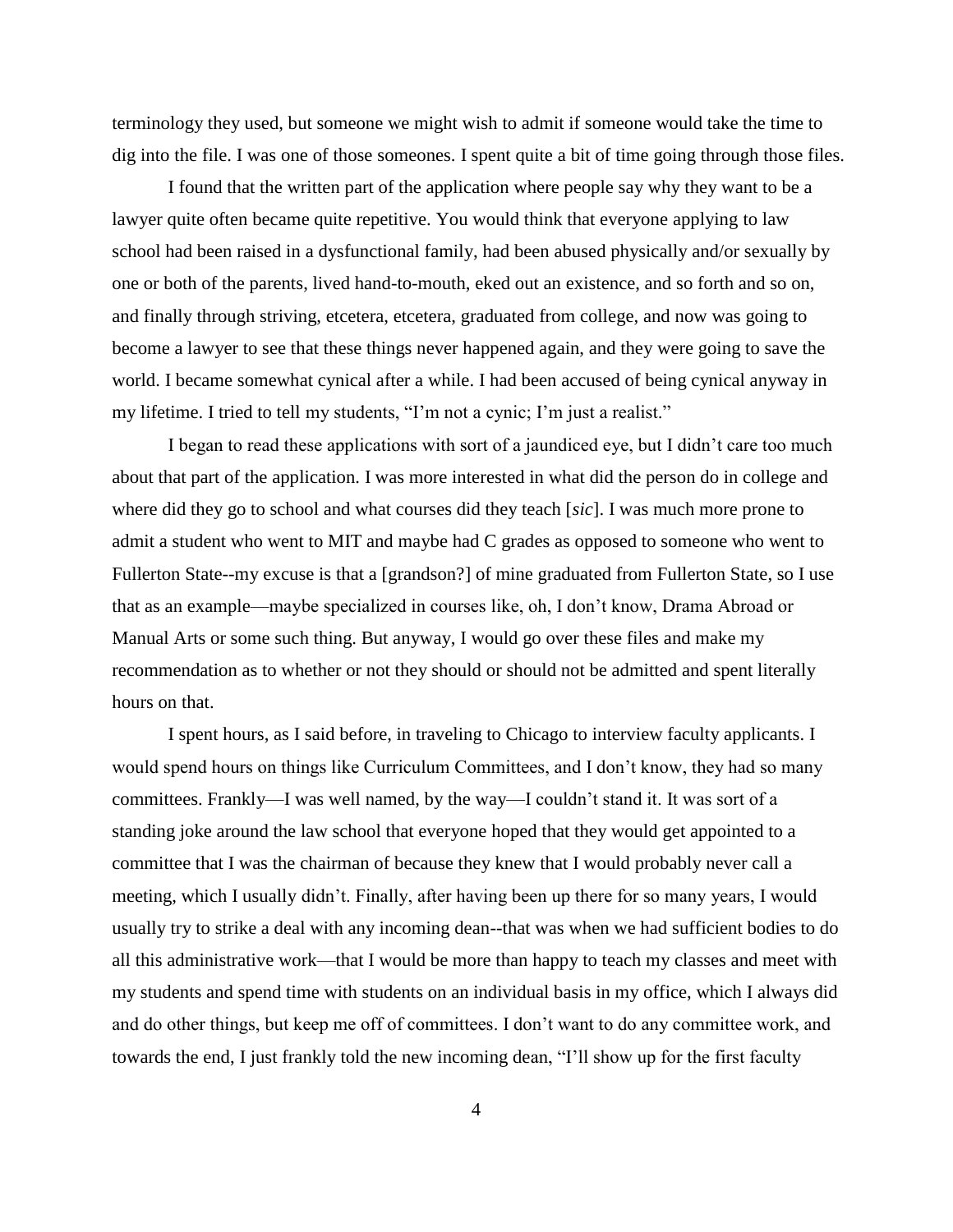meeting and see how you're doing [laughter], but thereafter, don't expect me to come to faculty meetings.

RL: But it didn't sound like your enthusiasm for teaching and the students waned in the same way that your …

FE: My enthusiasm for teaching never waned. I continued to enjoy teaching. I made the comment somewhat facetiously that, if nothing else, when I taught a class, I wanted to feel after I finished that *I* was at least entertained, that *I* was at least interested if no one else was. I never taught a class in my life where I just skimmed over things or did it to get it over with, no matter what the student body might be and no matter whether I had any students who were particularly interested.

RL: Did you teach mostly introductory courses, first-year courses?

FE: In the beginning, yeah, in the beginning. I taught Contracts for thirty-seven years.

RL: Has it changed much?

FE: The law of contracts?

RL: Yeah.

FE: No, in spite of law review articles you might read, no, it hasn't changed much. You still need consideration to make a promise binding. If anything has changed at all in the law of contracts, it's changed because of the attempt on the part of legislatures to protect people. Laws which are designed to ensure that people don't sign things which are stupid and not in their best interests. I've always maintained that these laws look good and maybe make the legislators look good, but they have done no good whatsoever, because the people for whom they're designed to protect, they don't give a damn. And I'm just not talking about people I used to refer to as PDS's.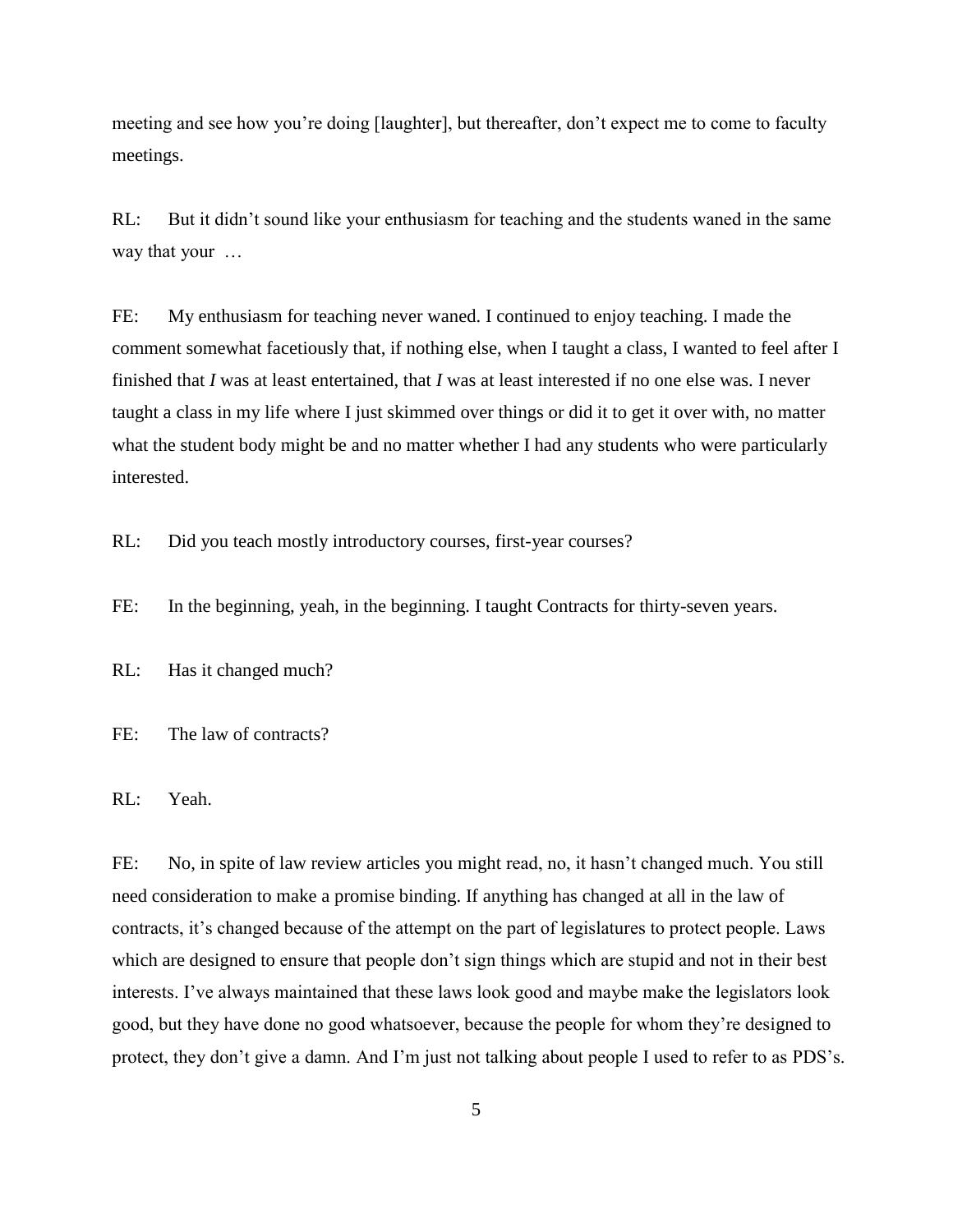I got called on the carpet for that. It refers to poor dumb slobs. One of my female students took umbrage over the use of PDS as poor dumb slob because I guess she identified with the group.

After Kristine Strachan<sup>3</sup> wanted to know what was going on, I told her, and I got so upset over the incident that I spent the entire seventy-five minutes of the next class listing things which offended me. If you may recall, there was a time in the history of this world of ours, including legal education, where the favorite word for many people was "offend." "I am offended by that." I, on my way to school that day, in my head thought of things that offended me, and before class, I put down a partial list. I seemed to end up with fifty-four things that offended me and spent my class talking about those things.

RL: Was that on the final?

FE: No! It wasn't on the final. I was venting!

RL: [laughter] Right.

FE: Then, of course, Kristine nicely told me that, again with her great big smile, asked me what these things that offended me had to do with the law of contracts, and I told her, "Not a damn thing!"

I was just fed up with all these people who were offended by anything they felt like being offended about. These laws which are designed to protect people contain things like "Do not sign this document until you've read it"—blah-blah, blah-blah, blah-blah, and all this kind of …

I'd inform my class that when I used the term PDS, I did not necessarily refer to people who didn't make any money or to people who live in a certain part of the city or town. I said I was referring mainly to a large majority of the American people, and I cited my brother as an example.

My brother had been a schoolteacher for, oh, I think he finally quit after twenty-six years, and he's one course shy of having a Master's degree. He's not uneducated. He's clearly not illiterate since he teaches English, but I remember asking him one day how much interest was he

 $\overline{a}$ 

 $3$  Law school dean 1989 - 1997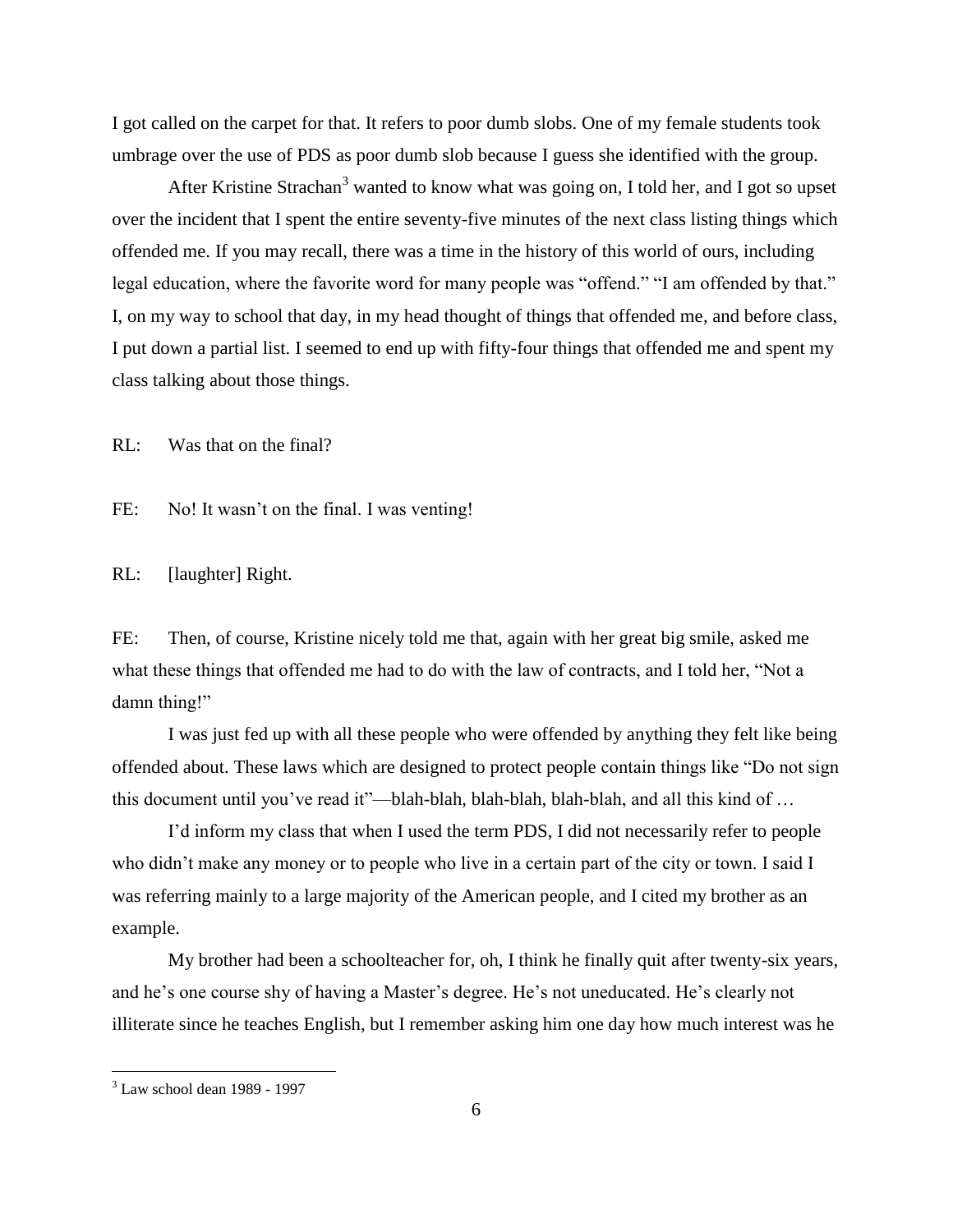paying on his credit cards, and his response was he didn't know. And I said, "Why don't you know?"

He said, "The only thing I'm interested in is I don't have to pay twenty-five dollars a month or something on each card," which I think is quite typical of most consumers in the United States of America. I just read an article the other day—I don't know how many billions of dollars they are in debt. But the people for whom the legislation has been designed don't care about it.

I remember when they tore apart More Hall, part of More Hall, that is, the large room downstairs and turned it into a large lecture hall. It was called the Fletcher lecture hall, and one of the first things we did is, it had a movable wall in it, which supposedly was soundproof, so we could teach two courses at the same time. It never worked, but I remember one of the things that occurred shortly after it was finished is that they opened up the walls, and they invited in all the students to attend a discussion between those people who at the time were teaching Contracts and others who were interested in this so-called social legislation. I know Paul Wohlmuth was there. I was there. I don't know, Larry Alexander may have been there. I know Jack Kelleher had left by that time, I'm sure he had. But it turned into sort of a rooting section that the students were having, to root for their professor.

I could not resist at the time. Marci nicely went to the grocery store or the drug store and purchased for me a bunch of sponges and some duct tape, and I took this to school with me in a large paper bag, and of course, we were all up on the podium in front of all these students. About two hundred students had gathered for this talk-off, I guess you might call it, because we were going to take different positions. I did this after I had told my colleagues I'd take any position they wanted me to, because you know, I could argue any position. I was more interested in arguing the position which they wanted me to argue, which was that the only thing this social legislation has done was to drive up the costs of goods and services. The people who were supposed to get the benefit of this didn't care, and therefore, it caused more paperwork for the sellers, and it was completely ineffective.

Anyway, we marched in, and of course, everyone's eyes were riveted on Engfelt's big brown paper sack. What was he bringing in there? When things quieted down, I announced to all those gathered that, since we were in a brand new facility with brand new carpeting, I had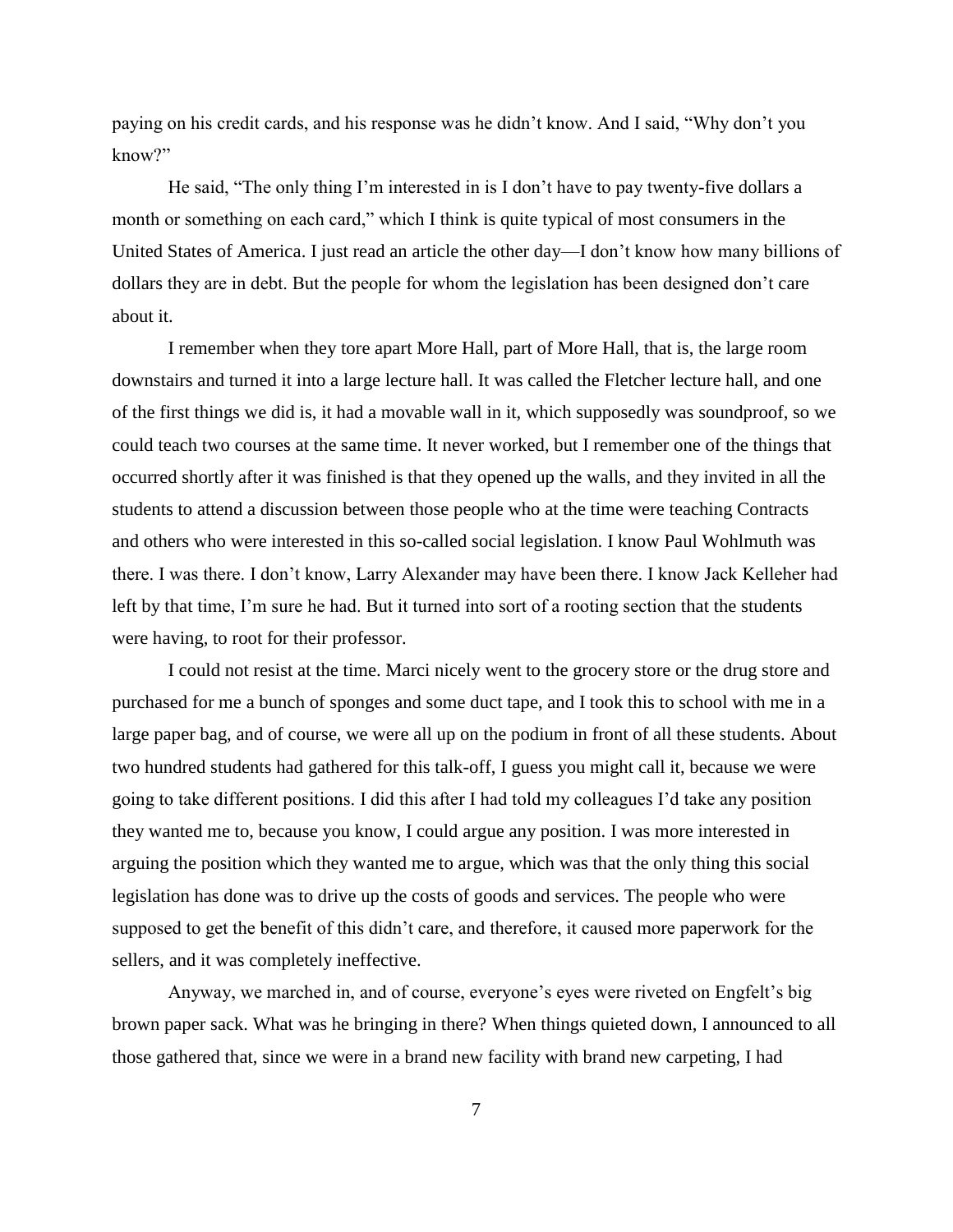brought in, I hope, a sufficient number of sponges and tape, and I would pass them out to any of the bleeding hearts who were in the audience so we wouldn't get the carpet screwed up. Of course, we got a big laugh out of this.

RL: That's a long way to go to get a laugh.

FE: Yeah. I did not get a laugh out of a couple of my colleagues, who were dedicated bleeding hearts in my opinion.

RL: I'm trying to think who would have been, let's call them something more politically correct, more liberal on that point of view than you.

FE: Paul Wohlmuth.

RL: Okay, but not Larry Alexander.

FE: Mmmm, I'm not even sure Larry was there. No, Larry Alexander is clearly not a liberal. I don't think he is a typical libertarian such as Bernie Siegan, but at least insofar as the constitutional issues are concerned, Larry is quite conservative. I don't think Larry was there. I know Paul Wohlmuth was there, and there may have been one other person there.

RL: It wouldn't have been Mike Kelly at that time, would it?

FE: No, I don't think we had hired Mike Kelly at that time. Jack Kelleher had left for other climes, and I don't know how Jack ended up.

RL: So who would you say won?

FE: Oh, clearly, I did.

8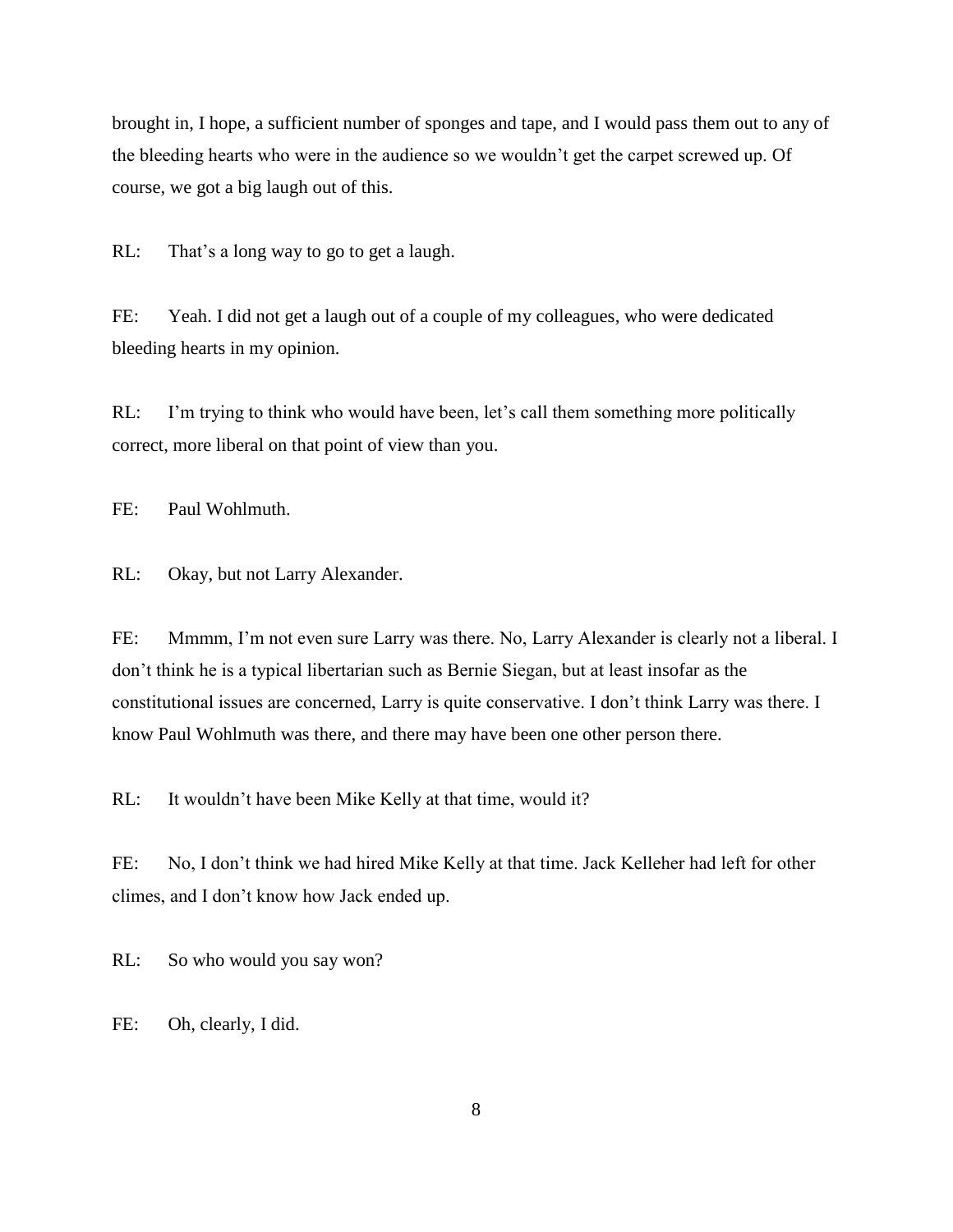RL: Okay.

FE: In my opinion, I won, and insofar as my students were concerned, I won. Did you ever meet Paul Wohlmuth?

RL: Yes.

FE: Paul took the longest time to say nothing than anyone I've probably ever met in my life. Nice guy. I would hate to have been a student in his class. His students would come to me and ask if they could transfer. They referred to themselves as space cadets, because he was always on quote another planet someplace. I could say this for Paul—He never changed. He stuck to his guns. I still don't know what his cause of death was. It was never announced. To this day, I don't think anyone's ever said what happened to Paul.

RL: Whatever it was, it was very sudden.

FE: Yeah, one night, he was dead. I remember Paul sitting in that chair right over here when we had a party here for, was it for law review? I know we had a party for the law review people. We once had a party here for what we called the minority admissions program, and I taught the entire summer just to those people on the minority admissions program, and all I taught was, you know, what you have to do in order to survive--how to read a case, what you're expected to do when you read a case, and what you're looking for. For some of them, I would actually get tutors from outside the law school to teach them to actually write. They'd never been able to, you know, they couldn't write a sentence.

RL: And this was a group that was seen at that time as needing a leg up before they started with the other students?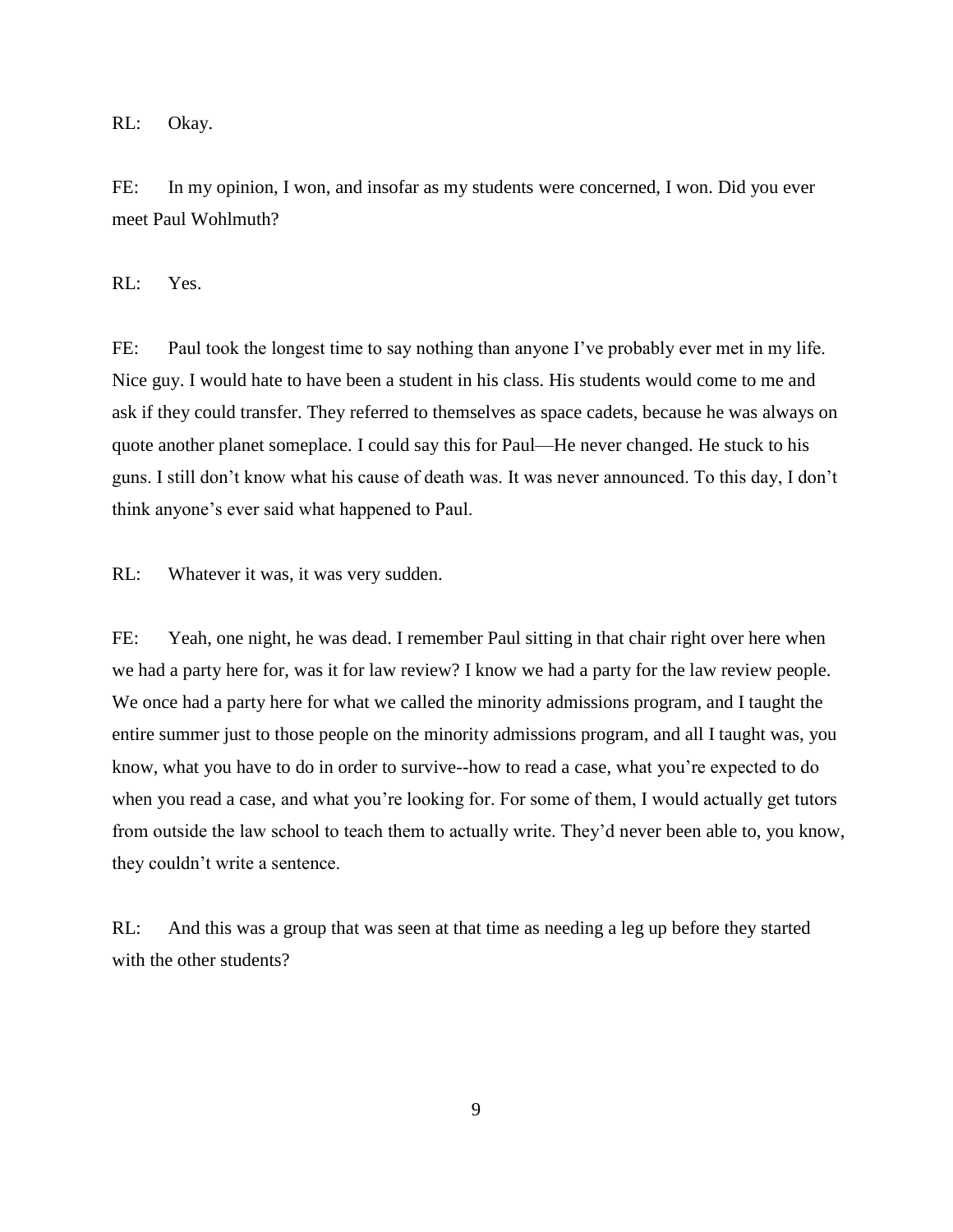FE: That's right, yeah, people who were admitted who would not otherwise have been admitted based upon, and I'll be politically correct here, their diversity. We had them all over here to the house, and I became very good friends with these people.

RL: Do you think this was at the beginning of the law school's effort to diversify the student body?

FE: Yeah, I think so. Probably, what we were doing in those days would, even though it was viewed by many as being a great step forward in those days, by many today would be viewed as being discriminatory, and clearly, we were being discriminatory in favor of these people. I know at least one of the people in that group went on to become a superior court judge. Another one, I recall, bought my Volkswagen convertible and came back to see me years later dressed to the nines, told me he had sold the Volkswagen many years ago and was now driving a Mercedes Benz and was the head of some bank in New York, so we did have some real successes, and successes here playing pool on the pool table.

These things don't happen any more. We don't have that program any more. I really don't know if the present faculty associates with students in the same way as we did in those days. I don't know to what extent faculty spend time in their offices talking to students about things. The things you talked about, or at least the things I talked about, to students quite often had nothing whatsoever to do with the law. A lot of people would use me as a surrogate parent, like I was their mother or their father. They'd come in and unload their burdens on me, and in spite of the fact that we had a law school chaplain, they preferred someone else.

I've had students who would come in and talk to me and would end up crying. Quite often, I would have first-year students come in to talk to me, and it was obvious that they shouldn't be where they were. It's very difficult for someone who has been admitted to a graduate school such as law school, particularly with family pressure, and my grandpa was a lawyer, and so forth and so on, to come to the conclusion that this is not their thing, and I would try to tell them, "The best thing for you to do is, you don't have to think about it as quitting, find something else to do. There are a lot of people who can't play the violin, they don't get upset and threaten suicide because they can't play the violin, and you shouldn't be so upset because you're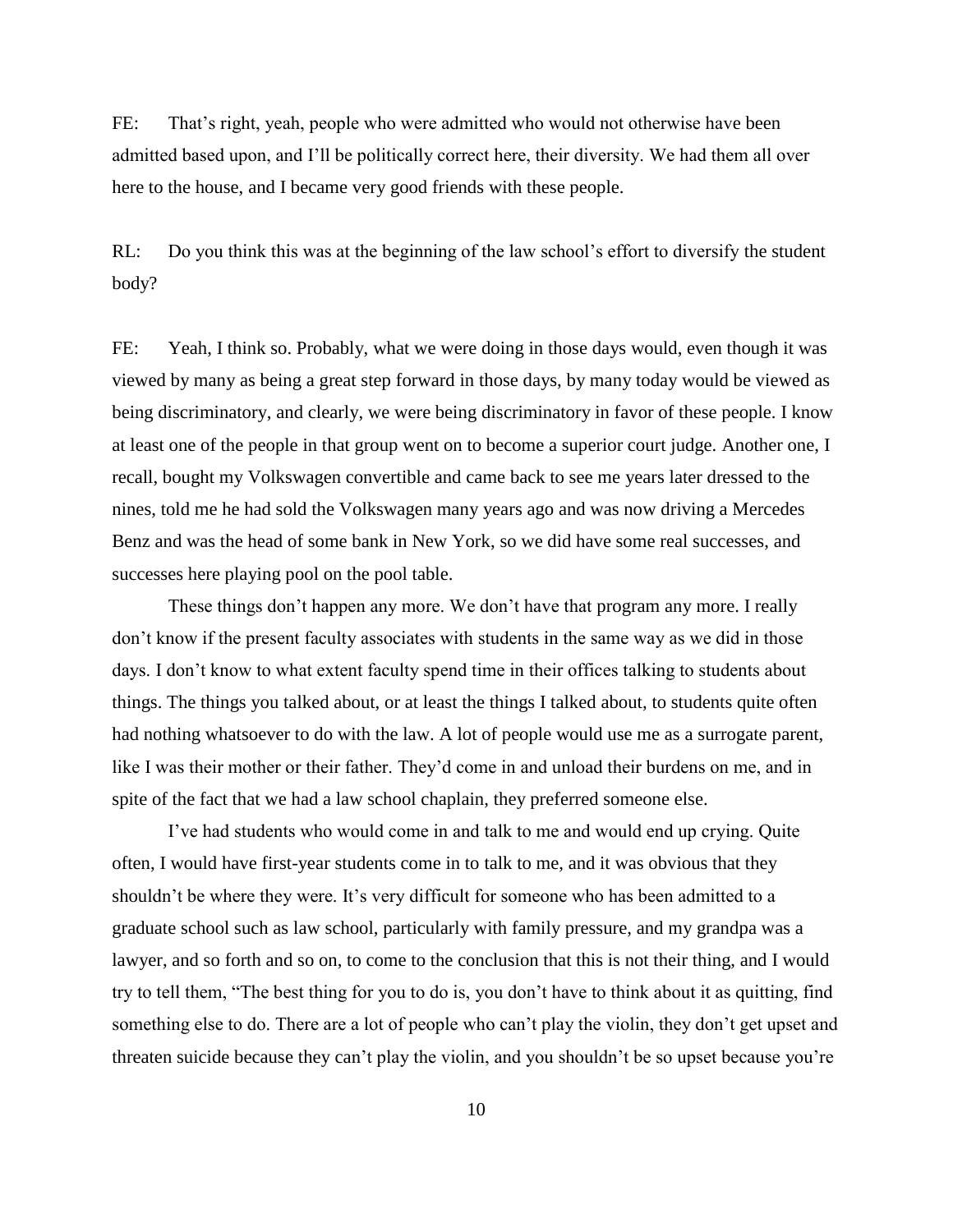not very good at this. And don't fool yourself and think that you are good at it." For some people, law school is easy. For me, it was easy. For others, it's very, very difficult.

RL: Over the years, did you find our students to be very competitive?

FE: As I said before, mainly the upper maybe twenty-five percent. They were the ones that were very competitive. Particularly towards the end of my teaching, when all of a sudden, law firms were paying six-figure incomes to these people even before they passed the bar examination, but those law firms would only interview the top ten percent of the class, hence it was competitive. For many students, it was all about money. They didn't care if someone such as I told them that that firm will have your salary back within at least six months. You will be working seventy, eighty hours a week. They will be billing out your services for x number of dollars an hour even though you and I both would agree, at this point at least, that your services are not worth that amount of money. They don't care, and a lot of those people get into a terrible situation, because they initially start out with a high-paying job. They work their tails off for five, six, seven years, and they don't become a partner. They know they're never going to make it, and so then, what do you do?

It's also very difficult for people who end up doing things for the large firms that they don't particularly like to do. You say you worked for a firm for x number of years, but quite often, you are assigned to cases that you'd just as soon have nothing to do with, and this happens to the students who even land jobs with high-paying firms. I don't care if it's in Los Angeles, San Francisco, or New York City, Washington, D.C., or even here in San Diego. But that's where the competition comes in, and as is true of, I don't know if it's all things in this life of ours, it's true of most things, it all comes down to money. They're looking for money, which they feel will lead to prestige, which will lead to status, etcetera, etcetera.

RL: Let me take you back to something you were talking before about, with the committees, how, as the different deans came in, you kind of pulled back and said, "I'll have this much and …"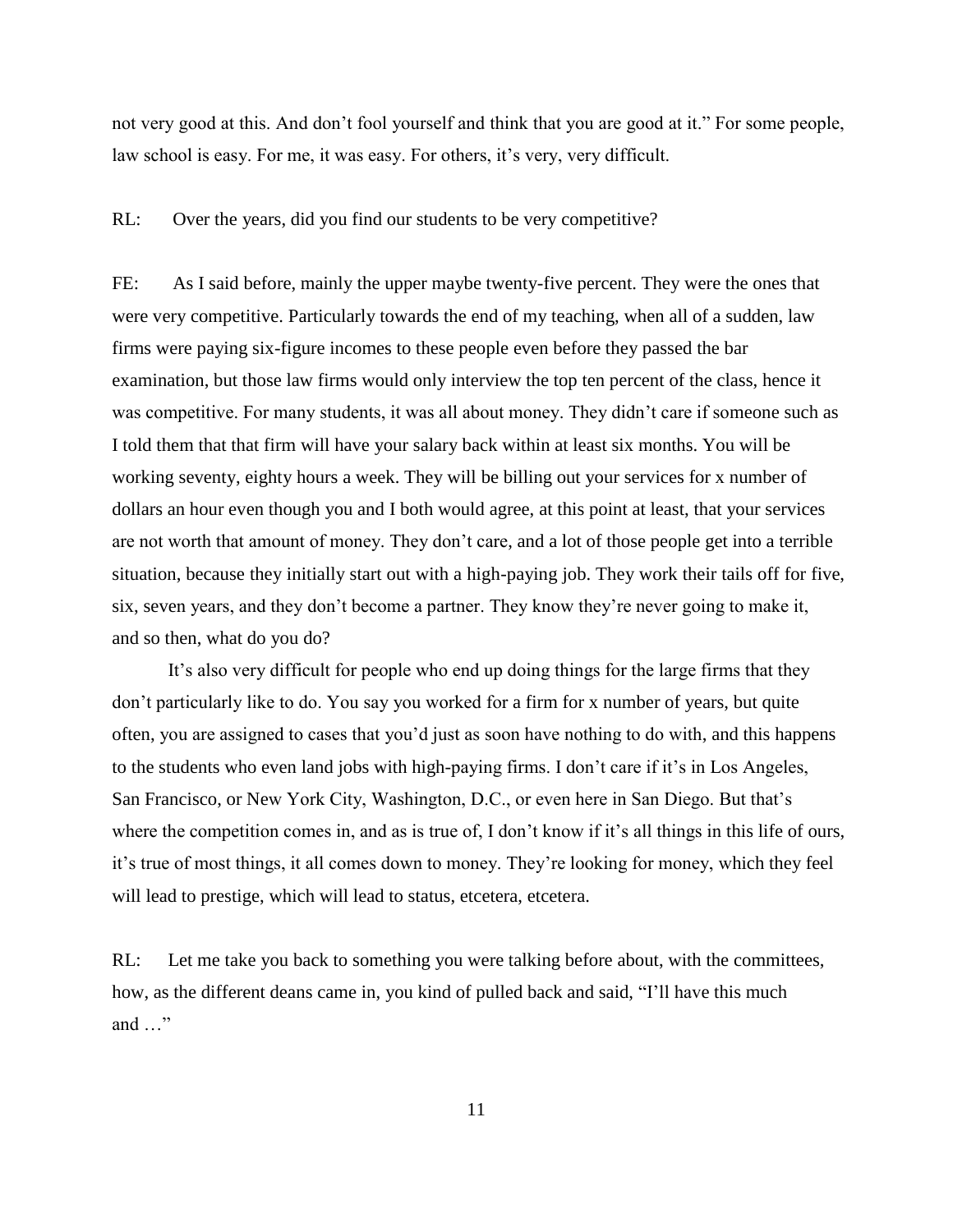FE: Enough.

RL: Right. You've been through almost all of the deans, except Dean Fanning perhaps, who were at the law school. How did you see the role of the dean change over the years?

FE: I don't know if the role of the dean changed over the years. I think what happens is that individual people who become deans view themselves in a certain way, and hence, the role they accept is what they think they should do.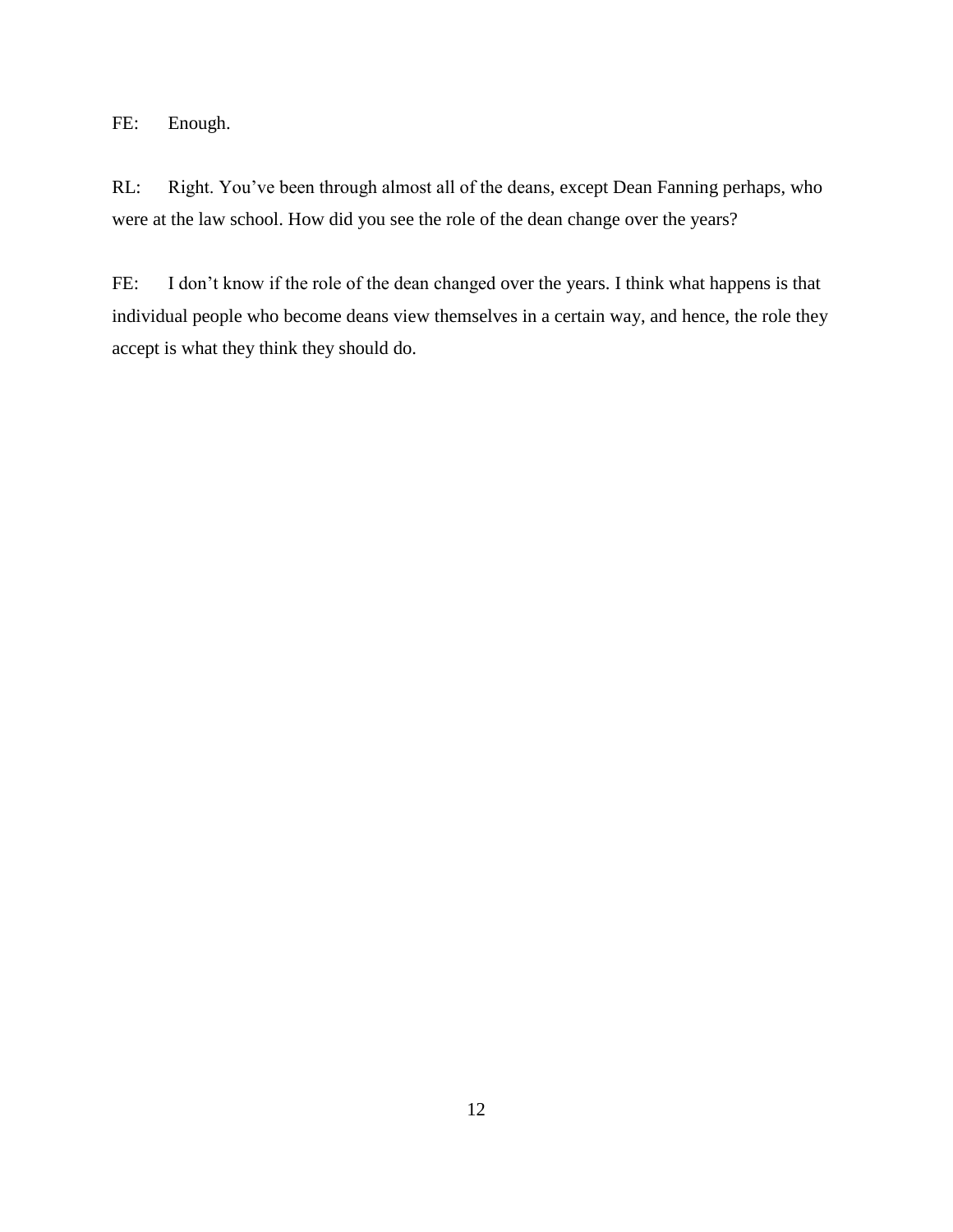

*Legal Research Center*

## CONVERSATIONS IN LEGAL EDUCATION:

ORAL HISTORIES OF THE FIRST HALF-CENTURY OF THE UNIVERSITY OF SAN DIEGO SCHOOL OF LAW

Narrator: Professor Frank Engfelt Interviewer: Ruth Levor Recorder: Ruth Levor Date: June 13, 2005 Accession No.:OH-LRC-Engfelt-2005-3a TAPE 3a: SIDE B

Ī

RL: So different deans interpreted the role differently.

FE: And again, depending on what stage we're talking about insofar as the law school is concerned. Joe Sinclitico, when he was dean, was very concerned about doing something about raising faculty salaries. I mentioned in another interview that his great hope at that time was to get salaries up to twelve thousand dollars a year. When the school started to get larger, we would get deans who felt it was their job to increase the national standing and prestige of USD and felt that the quickest way to do this was to hire people from other universities who were well known. Typically, these people were like Herbert Peterfreund, Homer Kripke, Bernie Siegan, Ken Davis, people who had already made a very big reputation somewhere else and were old, you know, in certain cases were ready to retire, and what better place to come to retire than San Diego? Our biggest drawing force in the beginning, both for students and for faculty, was the weather here, which is really why we have so many people here right now. I don't think people come out here to spend millions of dollars for a three-bedroom, two-bath house.

Other deans would come in and think, well, that's not the way to go. We have enough distinguished visiting professors--the bestowal of title of Distinguished Professor was one of the draws--we should be developing the faculty, it's almost like a baseball team, we should be bringing in rookies and developing our own farm system and get these younger people to come in. And of course, the difficulty with that way to go is that not all these people stay when they've published what's necessary to become a full professor and to get tenure. It's sufficient to make them attractive to other institutions, and these people are willing to go to other places in the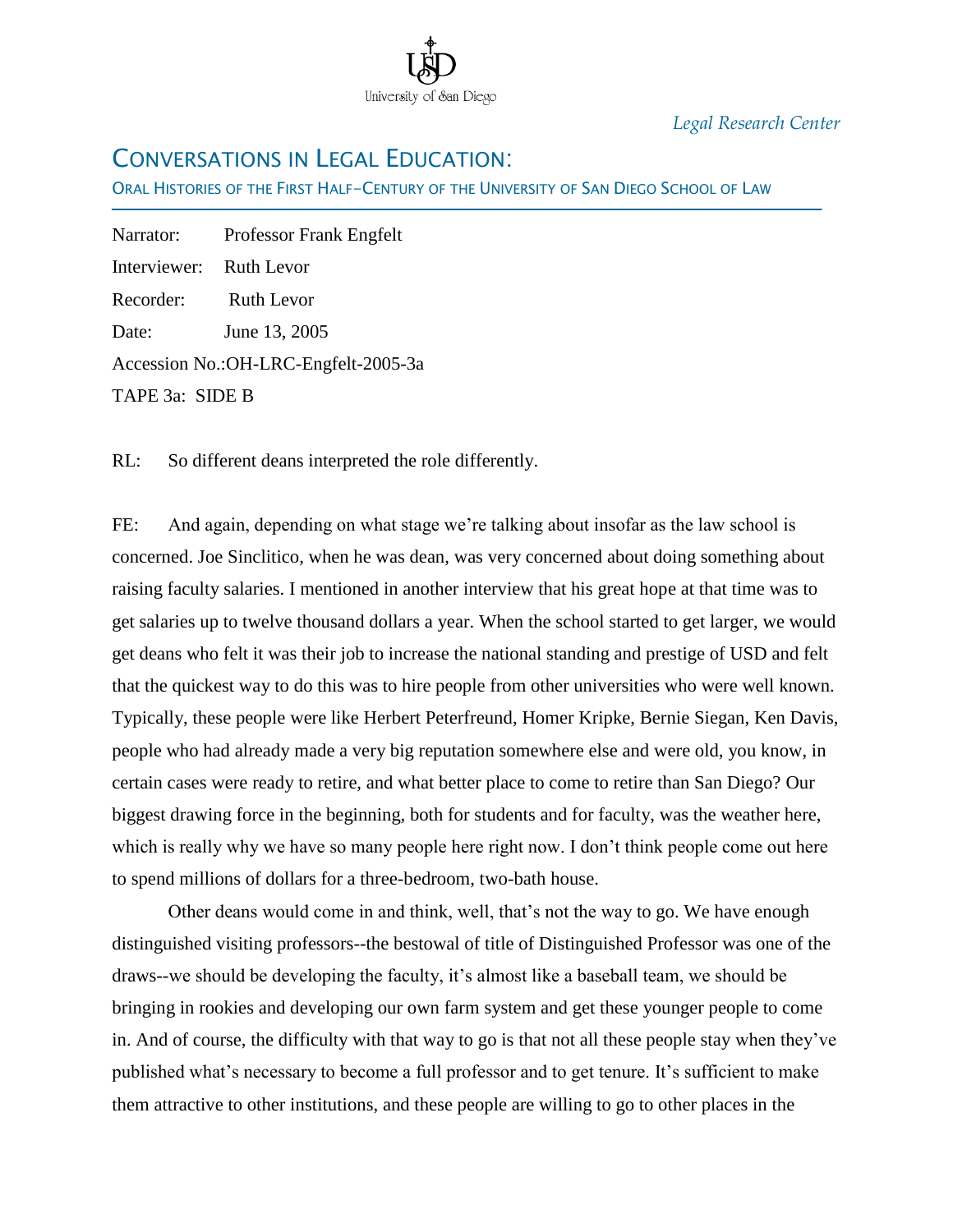United States, again for prestige, and legal education is different than if you're out practicing law. You're not necessarily looking for big bucks, you're looking for prestige. You're looking for the fact that I am a professor at the University of Chicago, or I am a professor at Yale or Harvard. One of our better professors went to the University of St. Louis, which is a good law school. He himself went there because he felt it had more prestige than the University of San Diego.

Even after a school becomes accredited, [inaudible] higher insofar as accreditation process is concerned, deans, I think, strive to make the school more prestigious. If nothing else, they can bask in the glory of that prestige and that reputation, but I think most deans, at least the ones that have some sense, get to the point where they say, "I've had enough." On the other hand, I've seen deans who get it in their blood, and they can't stand going back to being a professor. Joe Sinclitico was that way. When he founded the University of Puget Sound, he was so happy that he could get back in and do it all over again, go through the whole process again. He was so enthralled and thrilled by the possibility that he got me to go up there for a year.

I've never been able to understand some deans, and I've lived through a lot of them. I've told colleagues of mine, "Don't worry, this too will come to an end."

I've also said over and over again, and it's true, "I don't know of anyone who ever felt while they were on the faculty at the University of San Diego, got along with, and was a big buddy with every dean."

I found it to be true that you would be on one side or the other of the fence. I for one could never straddle the fence. I would either come to the conclusion this person is doing a wonderful job, this person is a wonderful person as a person, and I would be on his or her side of the fence. I said "his or her." Insofar as deans are concerned, we've only had one female, and I obviously was on the wrong side of her fence. I never felt that I was on Don Weckstein's proper side of the fence. Joe Sinclitico, George Hickman, Joe Brock, and particularly Sheldon Krantz, as we got larger, were people with whom I got along very well, people I admired and still do. Of course, all except Sheldon are now dead, the people I mentioned. I thought Sheldon Krantz did an excellent job.

I still remember when Sheldon Krantz was hauled away in an ambulance from his office one day, and I heard about it after I got out of class. I believe he had had a stomach ulcer that had ruptured, and he was hemorrhaging when they took him away. I gave him a copy of "Lonesome"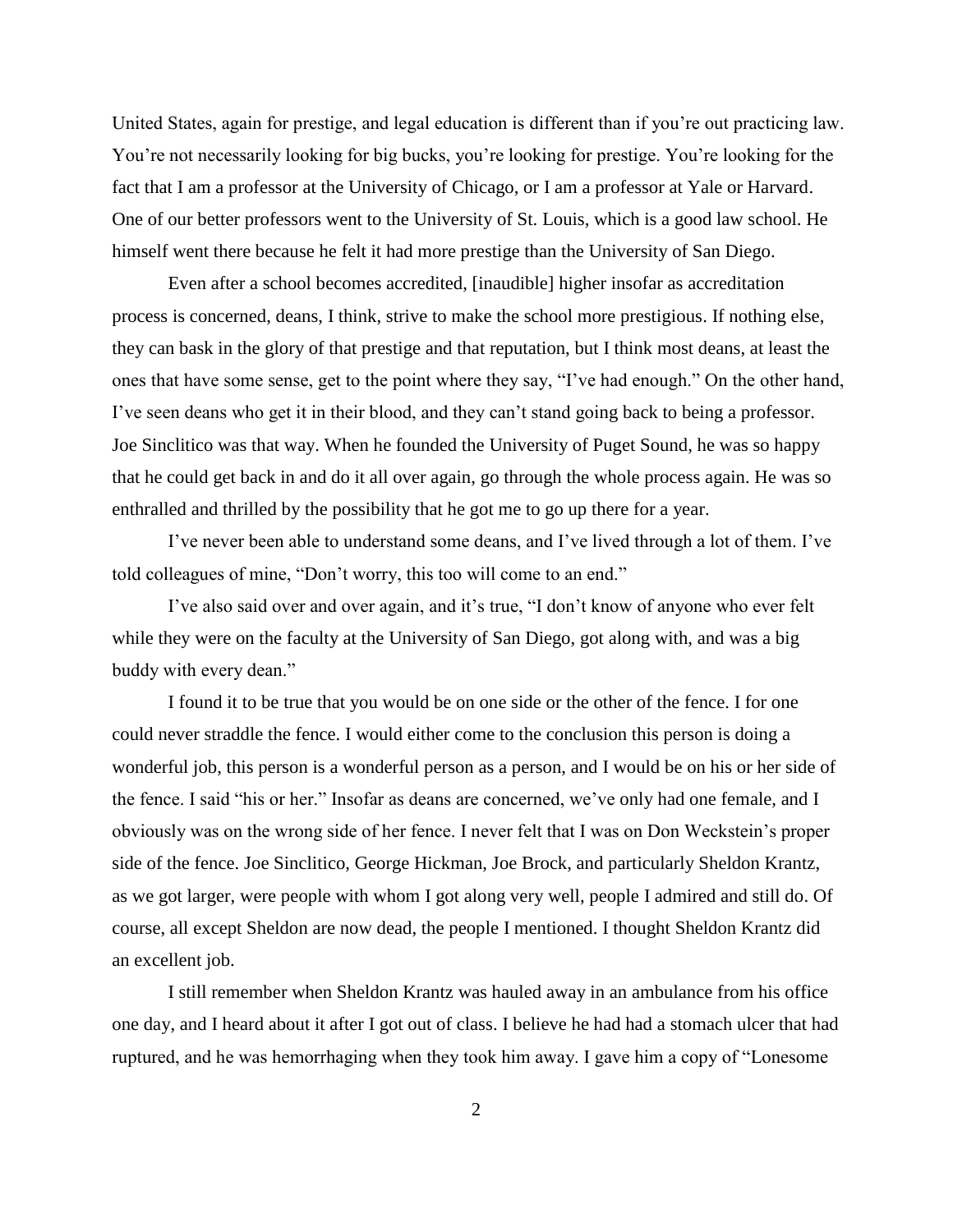Dove" to read while he was in the hospital. When he got out of the hospital and was all recovered, he called me into his office one day, and he says, "Frank, I've been trying to figure out something ever since I read that book that you gave me in the hospital. The whole time I was reading that book, I decided that you and I were the leading characters in the book, but I have not been able to figure out whether I'm Gus or you're Gus, or you're Woodrow or I'm Woodrow."

We had a good time talking about that as to whether or not I was Augustus McCrae as opposed to being Woodrow Call, which if you read the book, you know they're two completely different characters.

RL: It's still on my pile of books to read.

FE: It's one of the better books I've ever read. Larry McMurtry wrote, I think, four or five books with the same characters, but forget about the rest of them. "Lonesome Dove" ...

RL: No, I have it right on my table, but I haven't gotten to it yet. Did you resolve the question of who was who, or did you leave it as a philosophical …?

FE: We kind of decided that I was more like Gus, and Sheldon was more like Woodrow. Woodrow was kind of staid and stuck to the rules all the time and so forth and so on, and he was the leader, and Gus was more mercurial, and Gus would, Gus, if you've read the book, was more interested in doing what he wanted to when he wanted to do it. He was always worried about things such as did he have enough liquor to drink, and were there enough whores around [laughter]. As I've told my students, I said, "That book gives a new meaning to the word ‗cowpoke,'‖ because Gus would always be going into town to get a poke [laughter].

And again, as far as students are concerned, some thought that was funny, and others didn't know what I was talking about, and others, I guess, didn't think it was so funny. But these things come out of my mouth, and I can't help it. That's the way I am [laughter].

RL: The other thing as the law school grew is it got more administrative, and I'm interested in that, not so much in terms of right now, the bureaucracy, but just of the people, the people that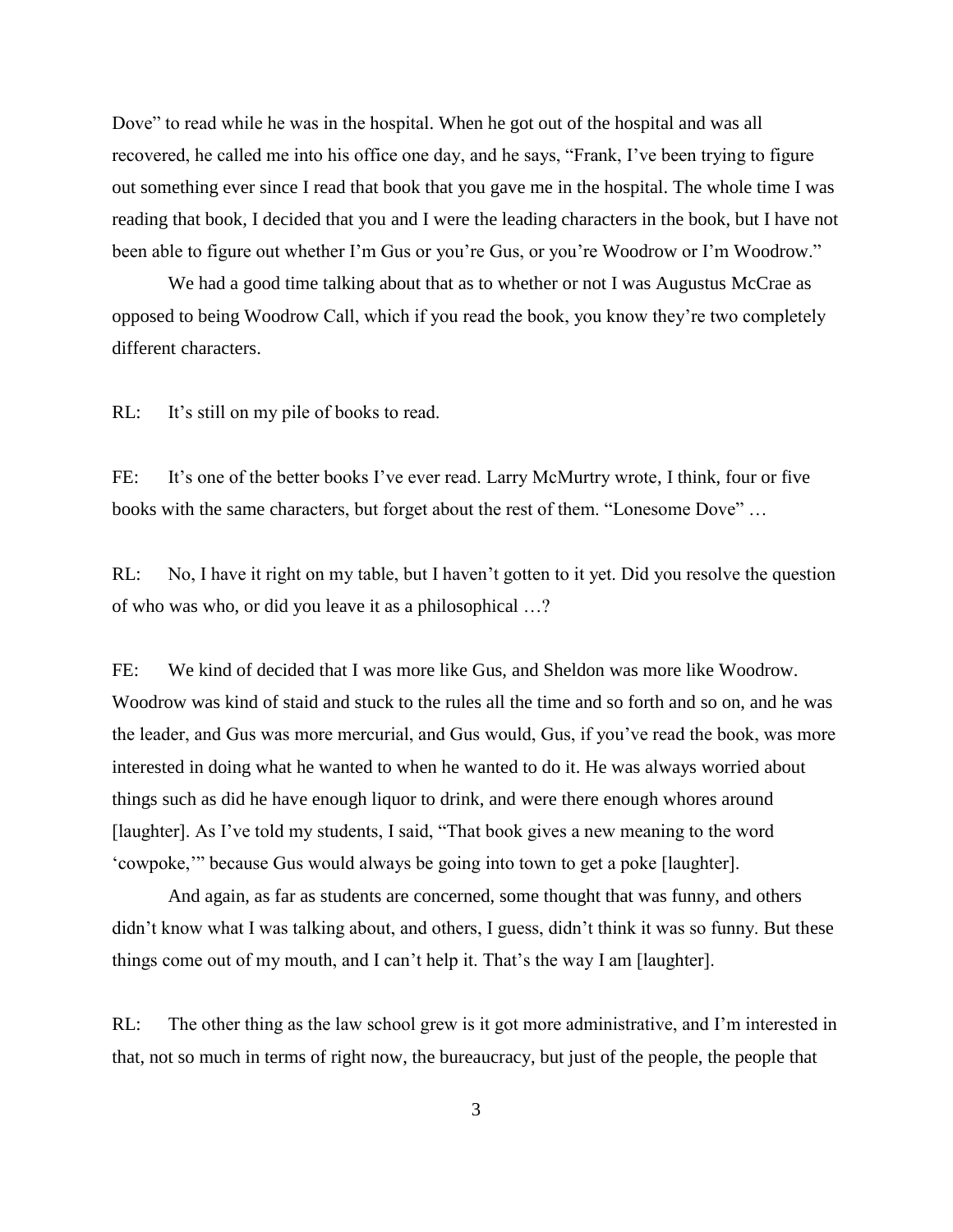you remember coming in, administrators, secretaries, and the like, and who you got close to, and who you enjoyed hanging out with.

FE: Oh, it seems like Verna and Pat have always been in the front office, director's office, whatever you want to call it. I've always been very close to Verna and Pat, and Verna had her health problems and retired, and Pat's still there. Sylvia Loza, same way, I've always, Sylvia Loza and I have never greeted each other, we always, instead of saying something, we always have an embrazo. We will hug each other. I speak some Spanish, and we used to give each other greetings in that way.

Carrie Wilson has been up there for an awful long time. I remember a wonderful time we had at Carrie Wilson's house one night when she threw a party for all of the visiting students from foreign countries. I became close with some of those students. I think I mentioned before my father was born in Sweden, and there was one fellow there from Sweden, and we had him out here for Thanksgiving dinner, and he had never had pumpkin pie before. I recall he had three pieces of pumpkin pie. He decided he really liked pumpkin pie. He brought some French student with him, and the two of them ended up in the hot tub, and they both decided it had an aphrodisiac feeling about it, so I left them [laughter].

But anyway, Carrie Wilson also had a party for all the foreign students, I remember. I don't know if you've ever been to her home out in Point Loma, but …

RL: It's quite a home.

FE: Yep, it's quite a place. I remember things like that.

Secretaries I've gotten to know—all of my former secretaries, no matter where they went in the law school, and no matter where Marci and I went around the Christmas holidays, we would always bring them something. Marci typically would make homemade candy and put it in a tin, and there figured out to be about twelve people, people like Diana …

RL: Githens.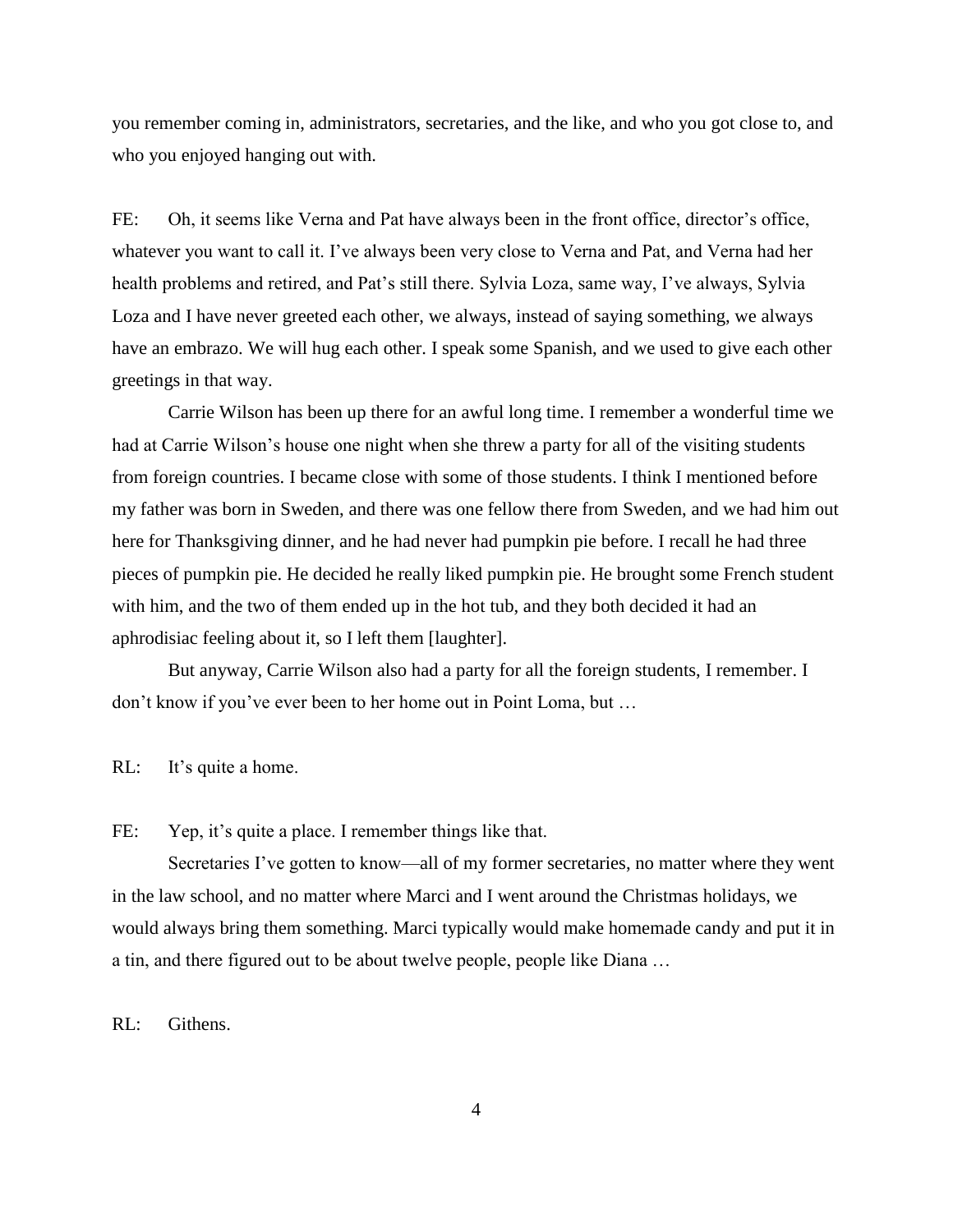FE: You know Diana, Diana Githens, Perla, and of course, Verna and Pat and …

RL: What kinds of work did you give them to do as your secretaries?

FE: Almost nothing. It became obvious, should have become obvious, after a while that I didn't need a full time secretary. I'm the first to admit that I did not spend my time writing learned articles or not so learned articles. I just didn't spend my time doing that. I did write a book once, which resides someplace in some filing cabinet, probably in the dean's office. This was during a sabbatical leave. I thought it would be a big success, but after I got about halfway through with it, I became bored with the entire project. It was a book on conflict of laws, and as a former law student, you may have liked it, because its big selling point was it had no footnotes in it.

One of the things that has always disturbed me about reading anything that deals with law is that you'll sometimes find more footnotes than anything else. If you look at "Corbin on Contracts," for instance, and look at the official version of "Corbin on Contracts" and not the student edition, which is just one volume, you'll find that the difference in size is due to the fact that, in the student edition, all the footnotes have disappeared, and if you go through the regular version, you can sometimes find one or two lines of text at the top, and the rest will be all footnotes. My big contribution was going to write a book on conflict of laws which even my mother could read and understand, which was always my test insofar as I would tell my students, ―You can write something and charge people money for it, at least write something which people can understand. Ask yourself the question," I would say, "it may be the wrong question, because I don't know all your mothers, but ask yourself the question, 'Will my mother be able to read this and understand it?"

RL: So that was one of your sabbaticals. Did you have any memorable sabbaticals?

FE: No. As a matter of fact, I would guess—you're supposed to be entitled to a sabbatical every seven years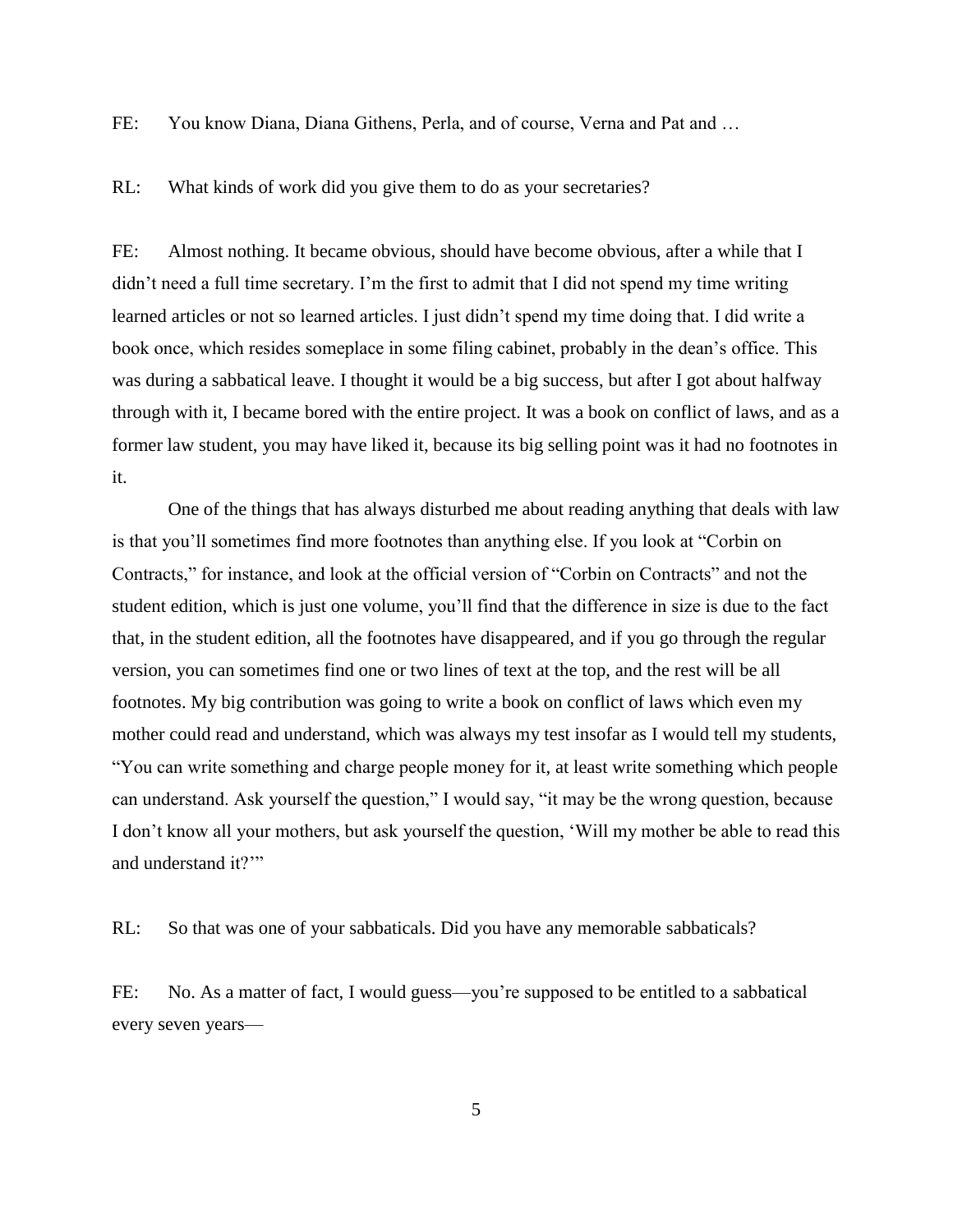RL: That's right.

FE: ... and I think I've had one.

RL: No!

FE: Yeah, the entire time I've been up there, and that was it. One year, we were planning on going to Europe and teaching in one of the foreign programs over there, one of these things that Bert Lazerow runs, and it was the year, I think, that was our twenty-fifth anniversary, wedding anniversary. They were all, you know, things that kind of coincided, and our children were young, and we finally just decided it's too much of a hassle to uproot the kids to go someplace just for one summer, get housing, and what do you do with the house, etcetera, etcetera. Like I say, I can only think of one sabbatical I ever took, and if you don't use them, you lose them, which never bothered me.

RL: Let me ask you a more philosophical question. What kind of advice would you give to a new law professor?

FE: I would tell a new law professor, "No matter how brilliant you may be, no matter how scholarly you may think you are, no matter how beautiful your elocution may be, no matter if you feel that you are the most eloquent person you've ever listened to in your entire life, you have to go into a classroom and teach. You've got to reach out to these people and get them interested. If it involves telling stories or telling a joke, so be it. You have to say to yourself, ‗One, I can't go in there and, as I've said before, just talk to the top ten percent of the class,' although that would be a wonderful thing if you could do that. You're forced to teach to the middle, but when I say 'teach,' teach in a way that forces the students to think."

It's a hard thing to do, because people generally don't like to think, especially don't like to be forced to think by an individual who is forcing the issue. The Socratic method of teaching forces the issue. You ask a student a question, and then you ask the student another question, and you do run into the occasional student who will refuse to say anything.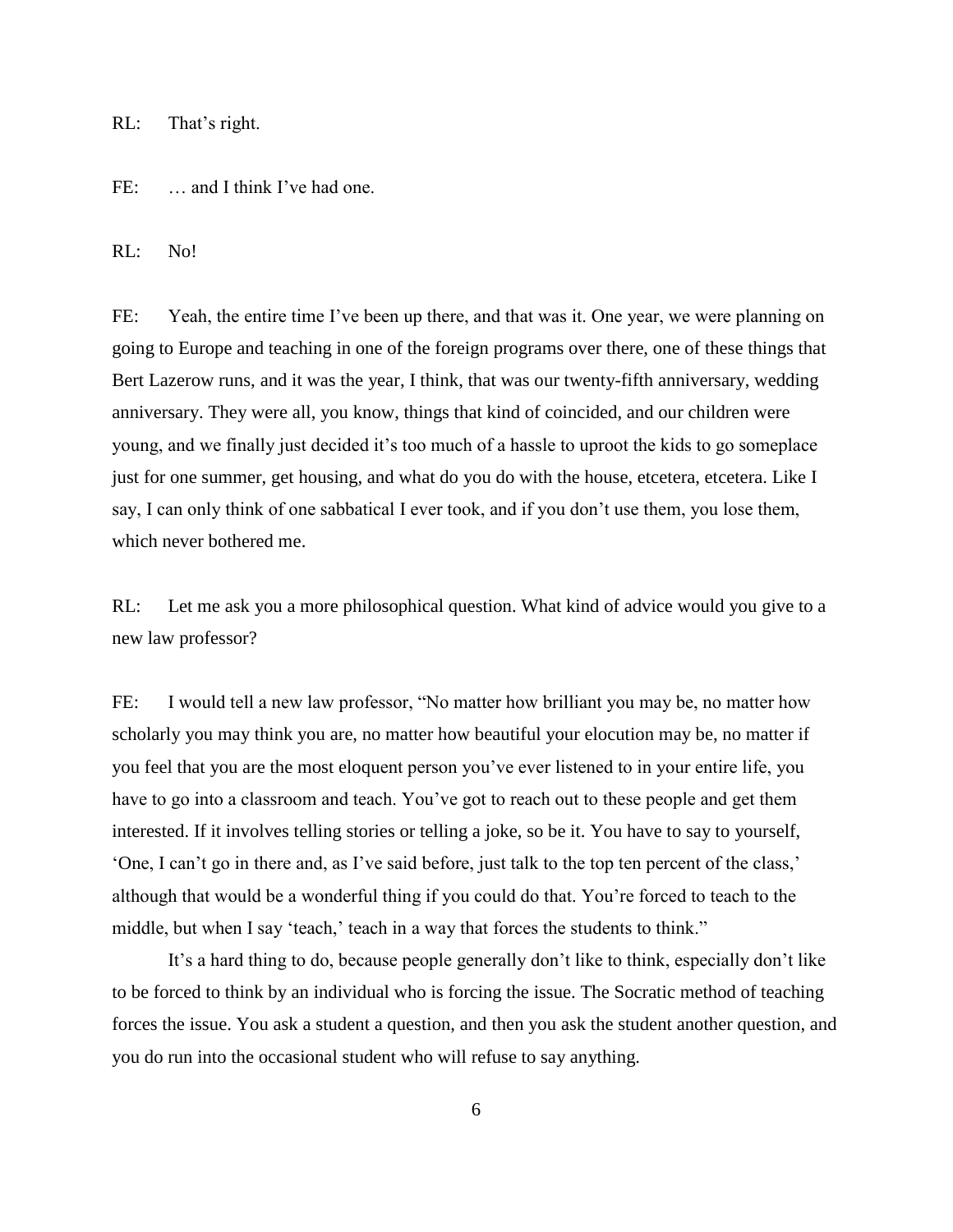RL: Did you ever give them credit for their participation in class?

FE: No. I always derisively refer to those points as brownie points, and I never gave points nor took away points for non-participation. I told them from the very beginning, "Your grade in the class is determined by the grade you get on your final examination. I don't give so-called push points or brownie points because of class participation."

As a new professor, you must realize that, in addition to finding students who don't want to participate, you'll find some students who want to take over. In a class of eighty-five or so, I've found that it's quite typical that you might find some people who are certifiable nut cases, and you have to learn how to handle that. I still recall, I can't think of his name right now, a person who was in several of my classes who would get up and make speeches about states' rights. He went on to be some sort of a right wing politician someplace. You've got to be able to handle that.

Particularly in later years, when the United States, for whatever reason, decided it was going to be politically correct, it's not that easy being Frank, and I say that, not only in the sense of the word "frank," being candid, but being myself and saying what you think and saying things that you mean. I am the first one to admit that I was dragged almost screaming into this PC era. I went through periods of time that I didn't enjoy at all. I don't think I'm anti-feminist, but at the same time, I found that some of the things these feminists tried to do were overboard.

The use of the language got to be a point with me where people would criticize someone's teaching performance, and I've seen this--I'm not making this up—where we can't hire this person, or that person should not be considered for promotion, because that person only used the pronoun "he." It got to the point with me where I saw casebooks which were written only with the feminine pronoun. I saw casebooks where writers tried to make everything an it, and it's impossible to neuter the language, you know, it becomes very strange. I finally got used to saying "he, she, or it." That was my standard, he, she, or it, but I couldn't help but saying to the students, "Say that real fast, and what does it sound like?"

Again, depending upon the students, some think it's funny, and some think, "Engfelt is a dirty old man, or he's against everything I believe in," and so forth and so on.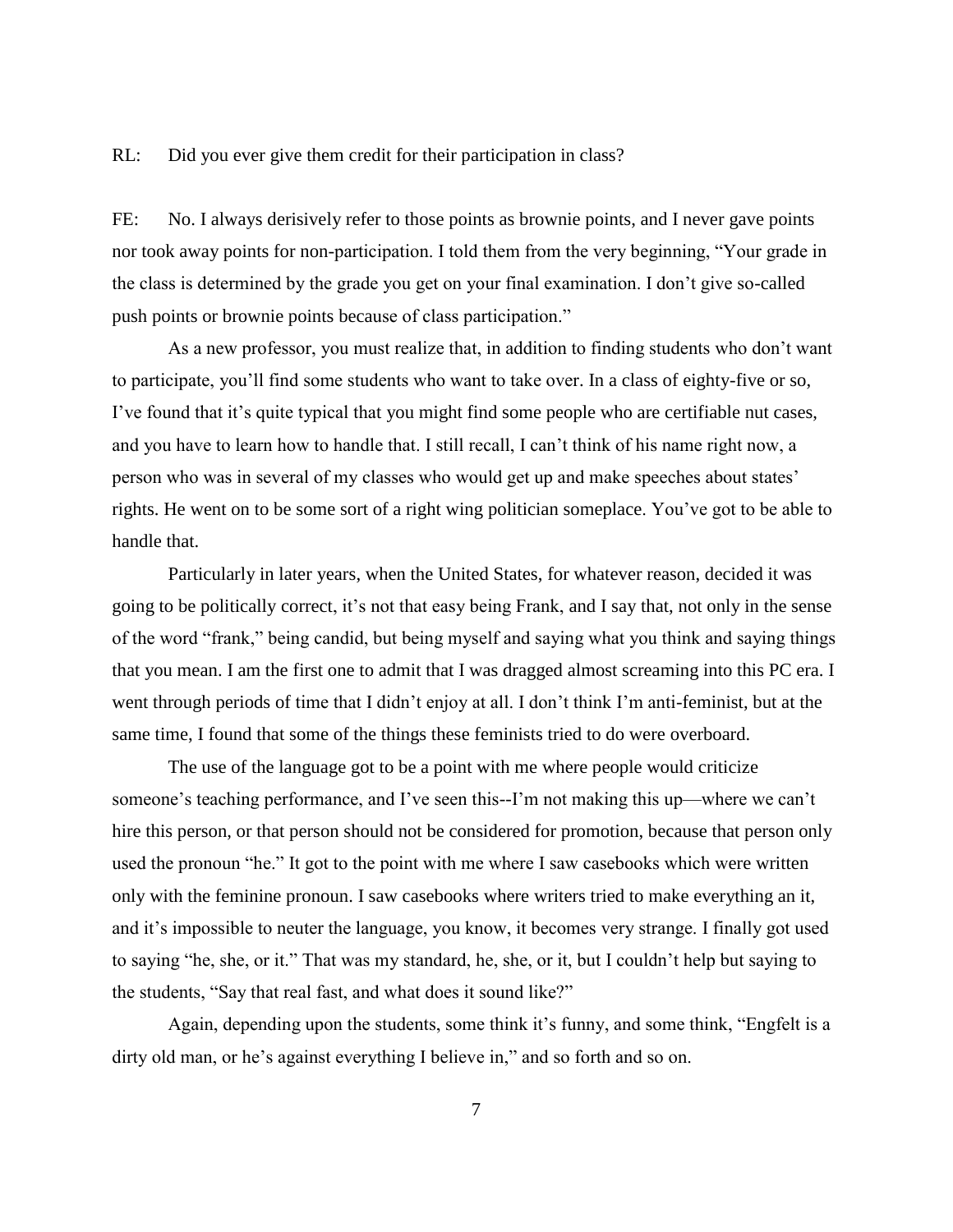I would see announcements on the bulletin board to go see something which was the herstory of something, as opposed to the history. I would have a visceral reaction to this. And then, of course, I can't help it, I like, I am what is called a paronomast, that is, a person who enjoys puns. Paronomasia is the love of and the use of puns. I couldn't resist saying, "Are we now going to have hersterectomies instead of hysterectomies?" Plays on words that I thought were funny, others, of course, didn't think were so funny.

I had the same problem when people were wearing bib overalls and weren't wearing underwear or shoes. I [inaudible] in my lifetime that, no matter what the cause may be, that people who are in the forefront of this new cause get carried away. They don't last. Many times the cause itself doesn't last. The big leaders get carried away.

I may have mentioned, I don't know if I did or not, that there were a group of female law students who had a sit-in at the Grant Grill in downtown San Diego, because the Grant Grill had always refused to serve women. It was a men-only facility. Lynn  $Schenk<sup>1</sup>$  was one of those students. Sheridan Eckert, who later became Sheridan Reed, and I think is still Judge Reed<sup>2</sup> was one of those students. Judge McConnell,<sup>3</sup> I think, was one of those students, and they had a sit-in. They changed that policy down there, and I've always given them credit for that. I for one thought it was stupid to have such a position.

The same thing with all of the litigation that has been spawned throughout the United States as to whether or not a facility is a private as opposed to a public facility and whether or not certain people can be excluded based on their ethnicity or based upon their sex. That whole business kind of disgusted me. Maybe it's because I don't join those places, and I don't really care about whether or not the person who is playing golf next door to me is of one sex or one race as opposed to another.

But I have to teach it. A lot of the stuff in the Remedies casebook deals with those kinds of things. You can't get away from those things. And as a professor, whether you're a new professor or an old professor, you have to find some way to deal with these topics without coming across as being biased in a certain way. I've always tried to be non-biased, but some of the stuff I see, to me it's just silly. Should so-and-so be allowed to be a Royal Order of the

 $\overline{a}$ 

<sup>&</sup>lt;sup>1</sup> Congresswoman for California District 49 1993 -1994

 $2^{2}$  San Diego Superior Court Judge 1981 – 2004

<sup>&</sup>lt;sup>3</sup> Judith McConnell, Presiding Justice, California Court of Appeal, Fourth Appellate District, Division One 2003 present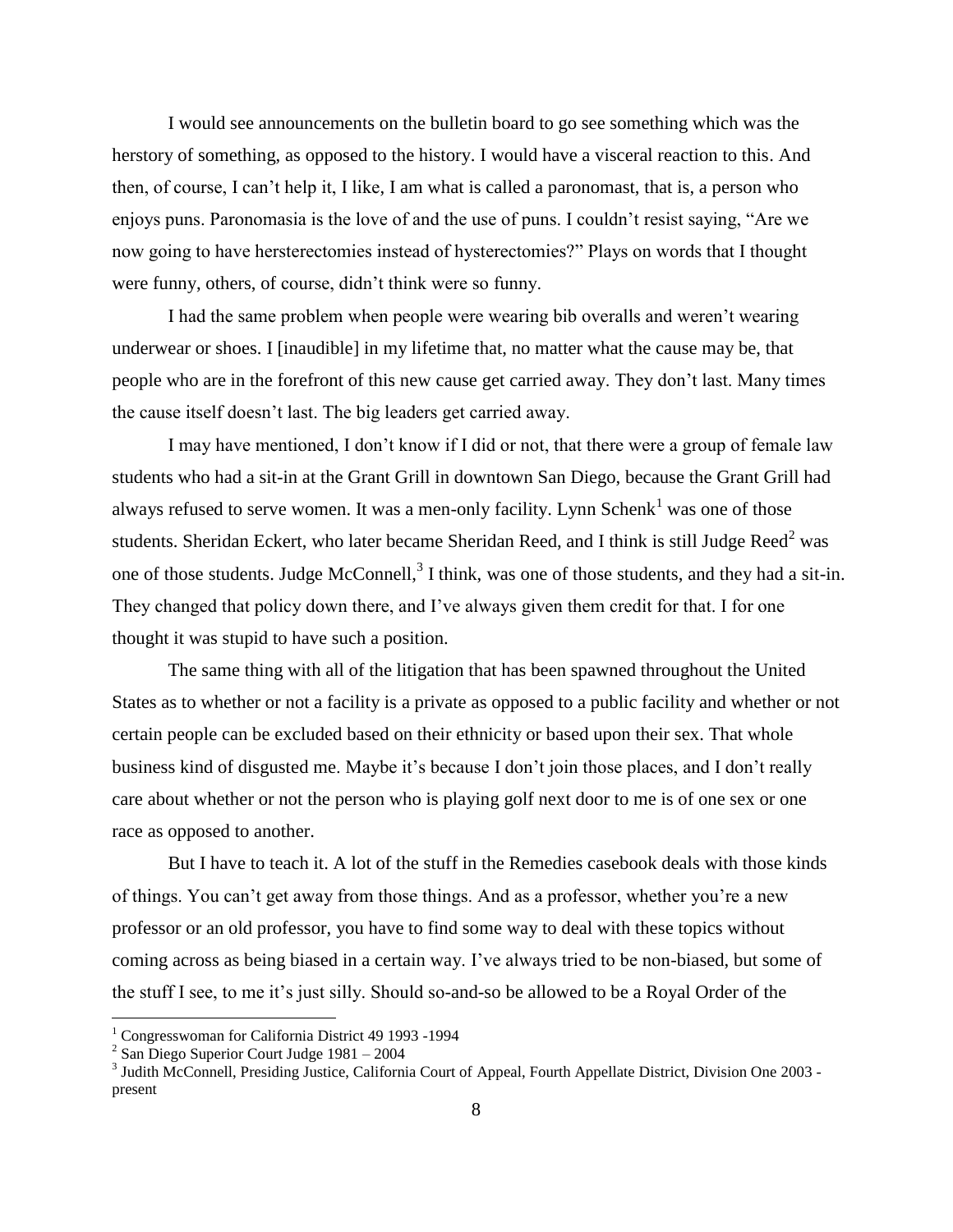Caribou or Moose or whatever, which I always tell people, "I don't know why anyone would ever want to be a moose or a caribou, and maybe this lawsuit was brought just because they felt like bringing a lawsuit to prove a point."

RL: Let me ask you about another kind of change that has come about that's kind of revolutionary in a different way during your time of teaching, and that is the introduction of computers. How did you welcome or not computers into your work life?

FE: Kristine Strachan finally shoved a computer down my throat and said I had to have one. I fought it. I said I didn't need a computer, at least not for my work. I needed a casebook, a ballpoint pen, and a legal pad, and that's all I needed. Of course, now that there is a room in our house which houses a computer—it used to be our son's bedroom, but now we call it the computer room. Marci is probably in there right now.

I eventually came around to use the computer, but I've never used the computer as a research tool. To this day, I don't like Lexis/Nexis™. I don't like the whole set-up. If I'm going to try to look up something on the computer, I will look it up on Westlaw™, because I find it more friendly for me. I know quite often you can get something off of Lexis/Nexis you can't get off of Westlaw. I used to have all these things on my home computer. They're now gone. I would have to go through a procedure to download all this, but I'm not doing legal research right now anyway, and I find quite often, if I want to find some legal point, I can find it by going to some other search engine which is not dedicated …

RL: Or you could call the law library.

FE: Yeah, like a law library, like books. I've always loved books. I found that those people who are people with whom I like to associate, they're bright people, and those people read and have read in their lives plenty of books and still read books.

My son-in-law is almost a computer guru, and when he insisted that I have the computer here at home, I pointed to my research library, which is right next to my chair, and told him, "Usually, anything I want to find, I can find in one of these books."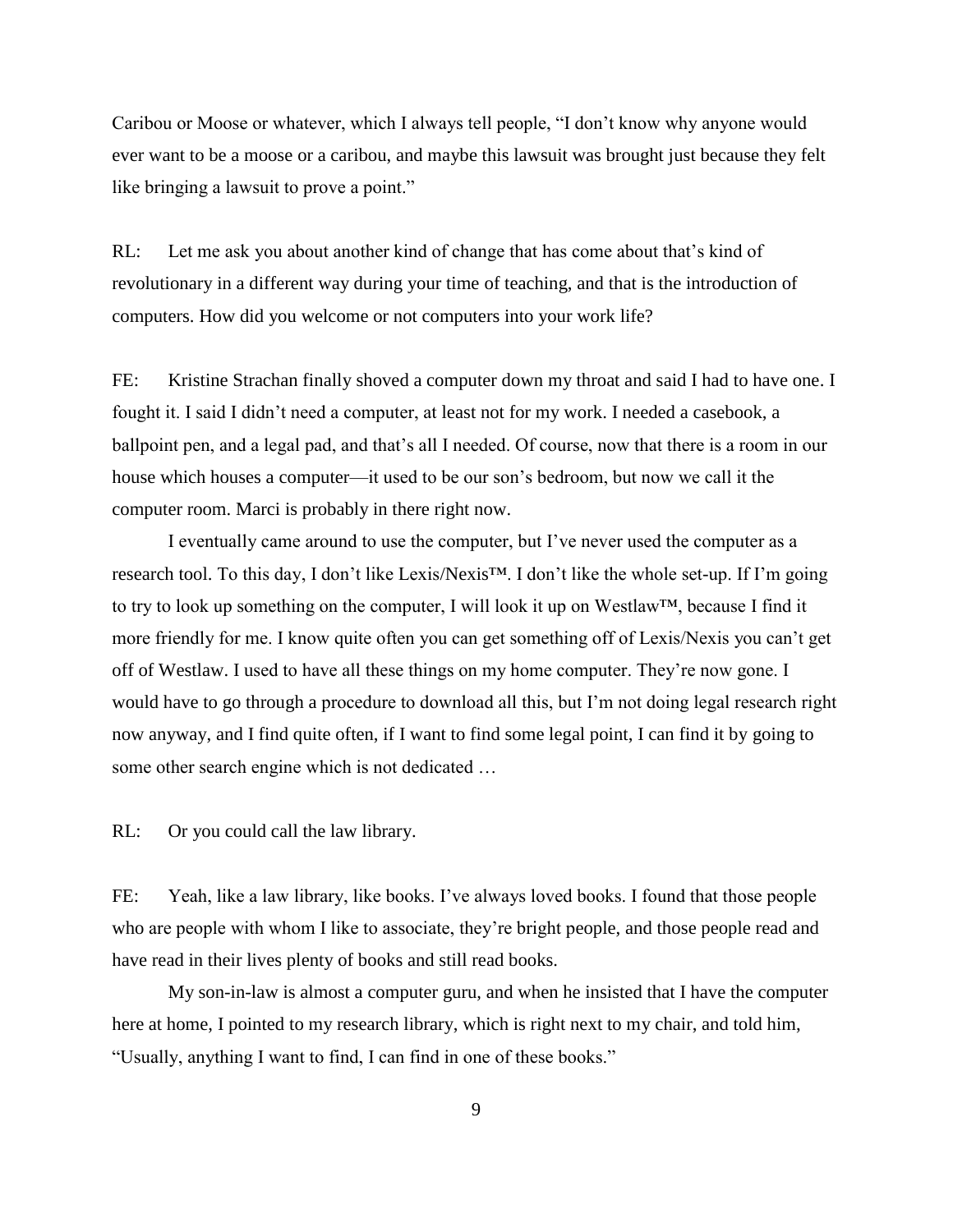Even today, quite often, it's much easier for me to look in one of these books than it is to go to Google™ and to try to look up something. The other thing I found about the computer is that quite often, if a person's been dead for a while, let's say twenty, thirty years ago, before the advent of these huge search engines such as Google, that you won't find out much about them. The other day, just for curiosity's sake, I went to Google and put in "Leo Hermle," who was a brigadier general in the Marine Corps who used to teach part time at the University of San Diego, and about the only thing I found there was a, you'll get a kick out of this, an oral history which was taken some time back of some of the survivors of the campaign on the island of Tarawa in the Pacific Coast, and there was Brigadier General Leo Hermle.<sup>4</sup> But other things—no, you won't find that much.

There was a time in the development of the law school when computers got started where Mike Naven tried to convince all of us that we should all have a Kaypro,™ and I don't know if you've ever heard of Kaypro. Kaypro computers were, I think, manufactured up in the Carlsbad area,<sup>5</sup> and they were one of the earlier manufacturers of desktop computers.

 $\overline{a}$ 

<sup>&</sup>lt;sup>4</sup> The oral history is available on the National Park Service Web site at [http://www.nps.gov/wapa/indepth/extContent/usmc/pcn-190-003120-00/sec9.htm.](http://www.nps.gov/wapa/indepth/extContent/usmc/pcn-190-003120-00/sec9.htm) 

 $\frac{5}{5}$  Kaypro began producing computers in 1982 in Solana Beach, CA.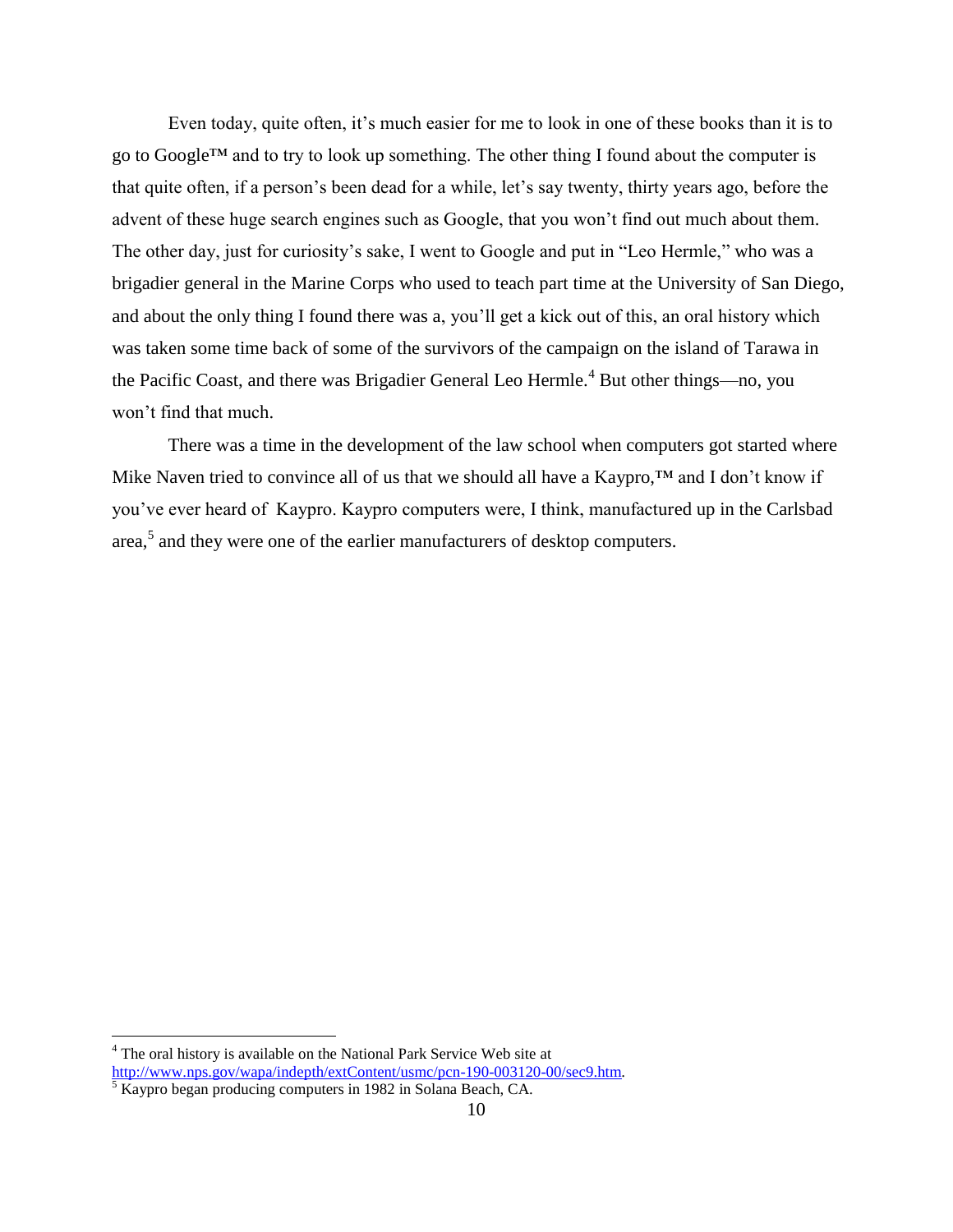

*Legal Research Center*

### CONVERSATIONS IN LEGAL EDUCATION:

ORAL HISTORIES OF THE FIRST HALF-CENTURY OF THE UNIVERSITY OF SAN DIEGO SCHOOL OF LAW

| Narrator:               | <b>Professor Frank Engfelt</b>        |
|-------------------------|---------------------------------------|
| Interviewer: Ruth Levor |                                       |
| Recorder:               | Ruth Levor                            |
| Date:                   | June 13, 2005                         |
|                         | Accession No.: OH-LRC-Engfelt-2005-3b |
| TAPE 3b: SIDE A         |                                       |

RL: So Mike Naven wanted you to use a Kaypro computer.

FE: Yeah, everyone should buy one.

RL: At their own expense?

FE: Oh, yeah, and he had some kind of a deal at that time. I think, the only person I can recall that bought one was Sarah Velman, but Bill Velman, her husband, her then husband, was on the faculty, and he built his own computer. Back in those days, you could buy these kits and so forth. We had a student who taught a course in computers, which was attended by the faculty members. I recall that only two people finished that course, I and Ginny Shue. I think everyone else disappeared.

I also recall that when he asked in the first session if anyone had any questions, that I raised my hand, and I asked a question, which today I know was an unanswerable question, particularly with the student body he had, and I could tell why he had this look of dismay on his face, because my question was, "What is a computer program?" That's a hard question to answer. I can probably give an answer to that now, but I don"t purport to be a computer wizard.

I have never had any objection to any of my students taping my classes, and clearly, I think that the laptop computer has made it much easier for students to take notes. It has also made it much easier for those who are bored to play solitaire or to play freestyle or to do something else, but again, one of the things I"ve always told them is, "I don"t pay your tuition.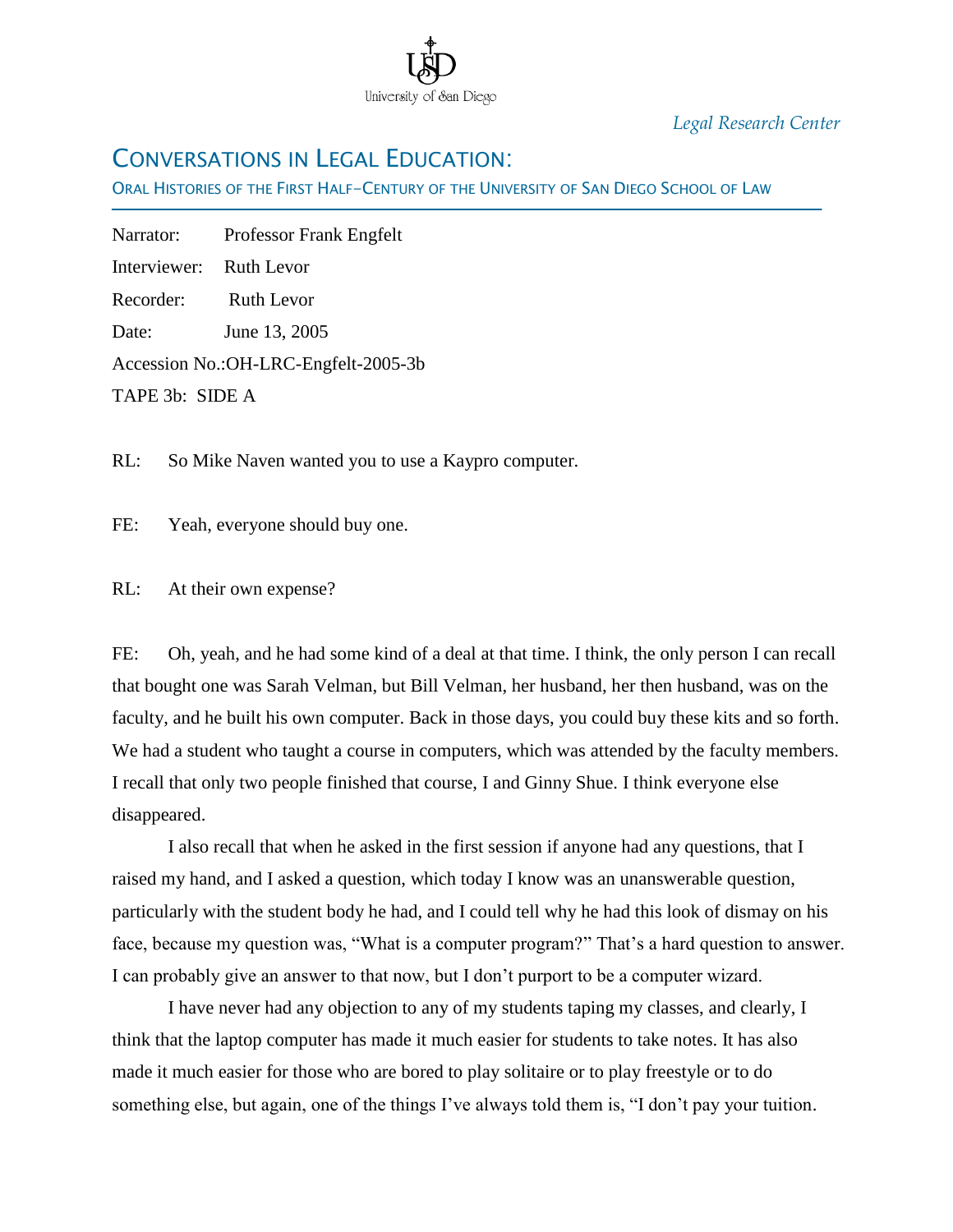I"m not your mother. I"m not your father. I would guess you"re here for a certain purpose. If you don"t want to be here, then get out. If nothing else, do not be disruptive."

You will always have a certain percentage of students, you know this, who to a certain extent are almost like they're in kindergarten, who don't even like the idea of going to class. I can understand that, and again, getting back to teaching, I had teachers when I was in law school that I thought were wonderful. There was one student [*sic*] I still remember in Contracts class. His name was Ron Degnan. Degnan was one of the best teachers I've ever had. What you find out when you become one yourself, you tend to emulate these people. You try to be, not only like them, but better than they were.

Degnan liked to wander. He liked to get up close and personal, as they say on ABC, and stick his nose right in your face and ask you questions. I still remember the day when we piled up chairs in the middle aisle so that he couldn"t get at us, and he got going, and he just nicely threw the chairs aside as if they weren"t even there and didn"t miss a beat.

RL: He was your professor at Utah, right?

FE: At Utah, yeah. He was half a year in Contracts, and for some reason, the second half was taught by Spencer Kimball, who ran for Congress and lost, and he was the one I talked about earlier that spent his time reading the Book of Mormon.

There were other professors there who were so boring and so bad that I made a point of not going to the class. You make up names for these people. I still remember A. LaRue Jensen, and we, of course, called him A. Latrine Jensen. He was one of those.

I remember we had a professor who was a former federal district judge, who years before had had a stroke, and he told very amusing stories, which were pre-stroke stories, but he really didn't know what page he was on in the casebook, and if you had a choice, you just didn't go to that class.

There were other people, Bob Simmons, who taught Property. I always referred to him as, oh, who was that comedian with the crewcut hair, George Gobel, Gobel, was that his name?

RL: George Gobel.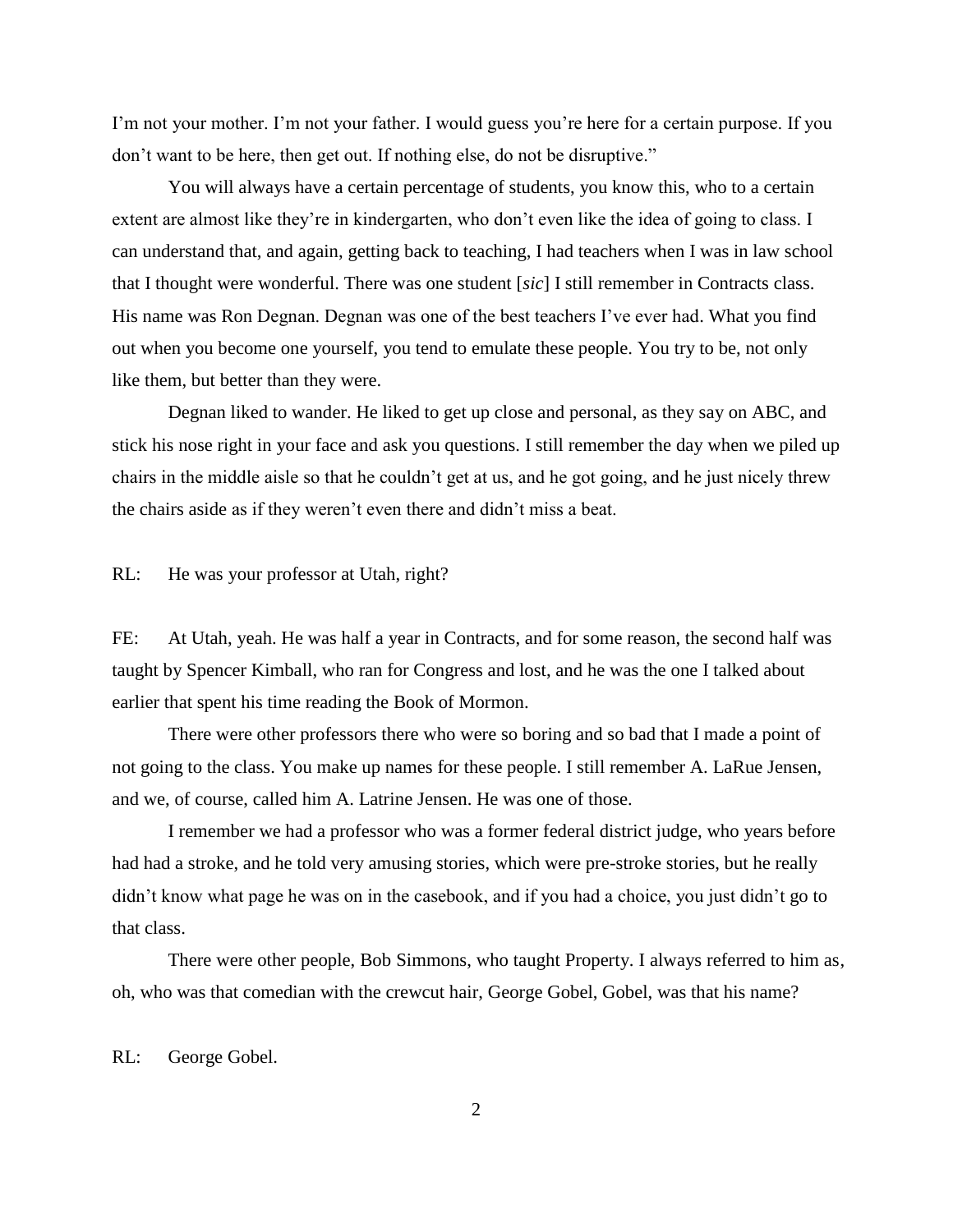FE: Yeah, George Gobel, I said he was the George Gobel of the law school, even though Bob Simmons was at least a foot taller than George Gobel, but he had that same kind of humor. Bob would always balance his rear end on the back of a chair, and every once in a while, he would lose his balance, and he and the chair would both come crashing down.

Fred Emery was one of these professors who, he had a horrible facial tic, but after a while, you forgot it, because he was teaching. He was into this stuff. He loved it.

RL: He was a professor at USD?

FE: These are professors of mine that I remember, that I think I became sort of an amalgam of these people. I remember these people as being good and why they were good and what was good about them.

RL: I asked because when you said Bob Simmons, I was thinking of the man who had taught here at USD. This is a different Bob Simmons.

FE: Oh, no, different guy, yeah. And in spite of Fred Emery's awful facial tic, which was very distracting, after a while, you didn"t see it. And believe it or not, he was teaching things like Income Tax and Estate Tax. I found myself actually fascinated with this kind of stuff. Fred Emery was the one who actually convinced me that I should take the fellowship at Chicago and teach, because he himself had been a Yale fellow, and it got him into teaching, and he thought I should do it.

So between him and the dean, actually, I had a free trip back East. I"d never been to Chicago, and I thought I"d take the free trip. I remember I saw the Museum of Science and Industry and got shown around. Insofar as the Chicago Tribune is concerned, when it published its list of top law schools, the University of Chicago is always number one. As far as other publications are concerned, Harvard is up there. It's number one. But it's one of, if not the, finest law schools in the United States, and as I said before, I missed seven subjects in law school that

3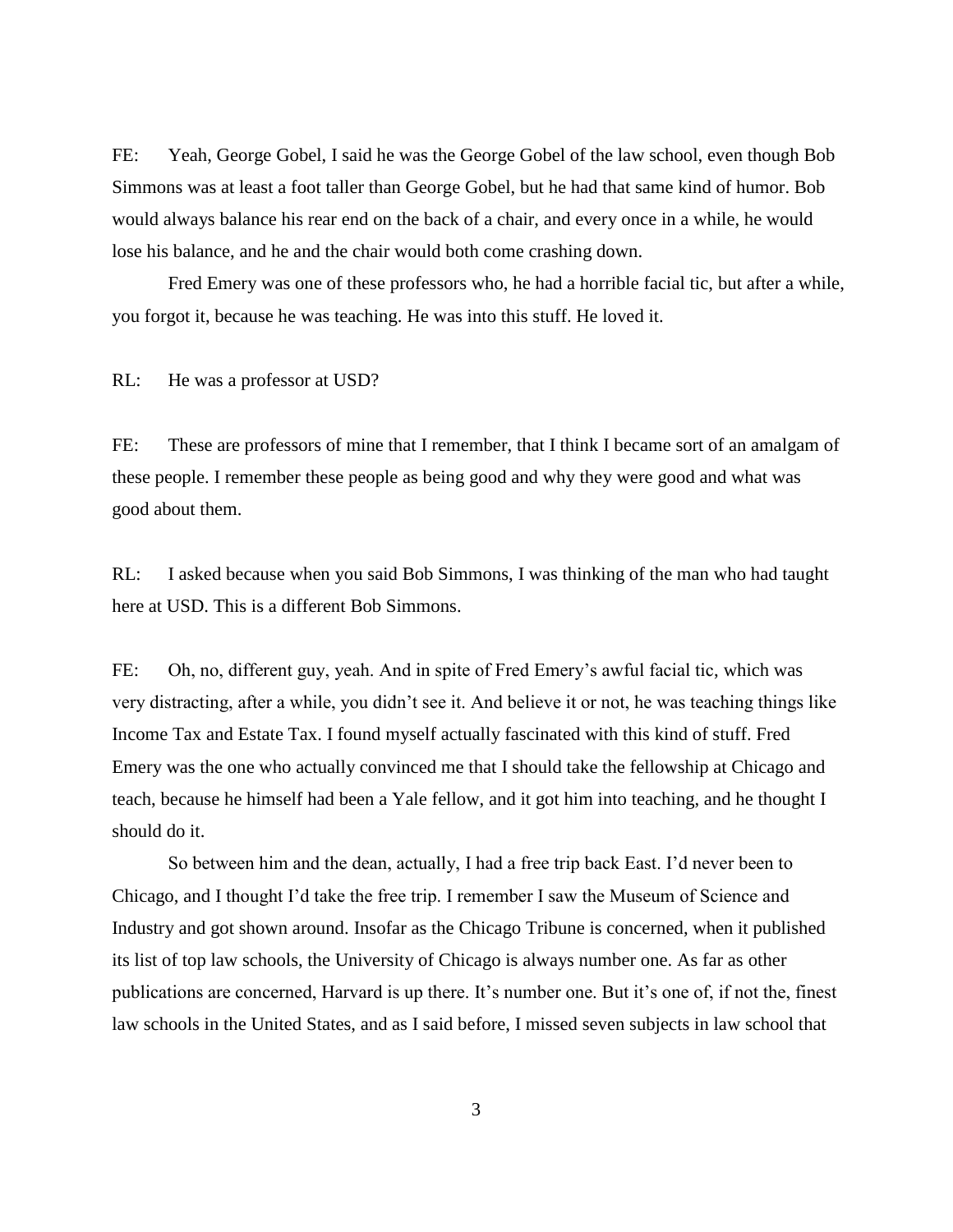were on the bar, and one of the things I did when I was teaching at the University of Chicago was to sit in on these classes.

One course I never took was Constitutional Law, and I sat in on a constitutional law course there that was taught by someone who was actually there and was a clerk at the time when Brown versus Board of Education was decided by the Supreme Court of the United States. It was also the highest score I got on the bar examination, by the way, Constitutional Law. I still remember in a *post mortem*, a very good friend of mine says, "Frank, you made up an amendment to the constitution which doesn"t exist."

I said, "I guess you"re right, Judy."

Then, when the scores came out, I said, "I guess that person that graded this liked my amendment."

It was an exciting time for me, because here I"m a kid. I"m twenty-three years old. I"ve been told to teach a course to students who were at least my age if not older. I got to meet some very interesting people who, particularly the people who were on the common law fellowships from England and Ireland and Australia, etcetera. I got to sit in on faculty meetings. I had faculty status, and I got to hear these giants talk about a jury study that this one person had going on for the last ten years, and they wrote volumes of books, and they"re probably in our library, but I got to talk to these people and mingle with these people, occasionally play squash with these people.

Things were done right there. I mean, we had a faculty meeting in the faculty dining room, which was in a separate building where we were served luncheon, and we had linen napkins and, you know, silverware and fancy flatware and so forth. And of course, again, as a young guy that had just come East from a place like Salt Lake City, Utah, this was very impressive to me. I got to meet people like Archibald  $\cos^{-1}$  who was part of Nixon's slaughter, the night he fired all the people, and I think back on those times, and it doesn"t seem that long ago.

RL: What are the biggest changes that you think occurred in legal education as it affected you and your teaching over that time?

 $\overline{a}$ 

<sup>&</sup>lt;sup>1</sup> Watergate special prosecutor 1973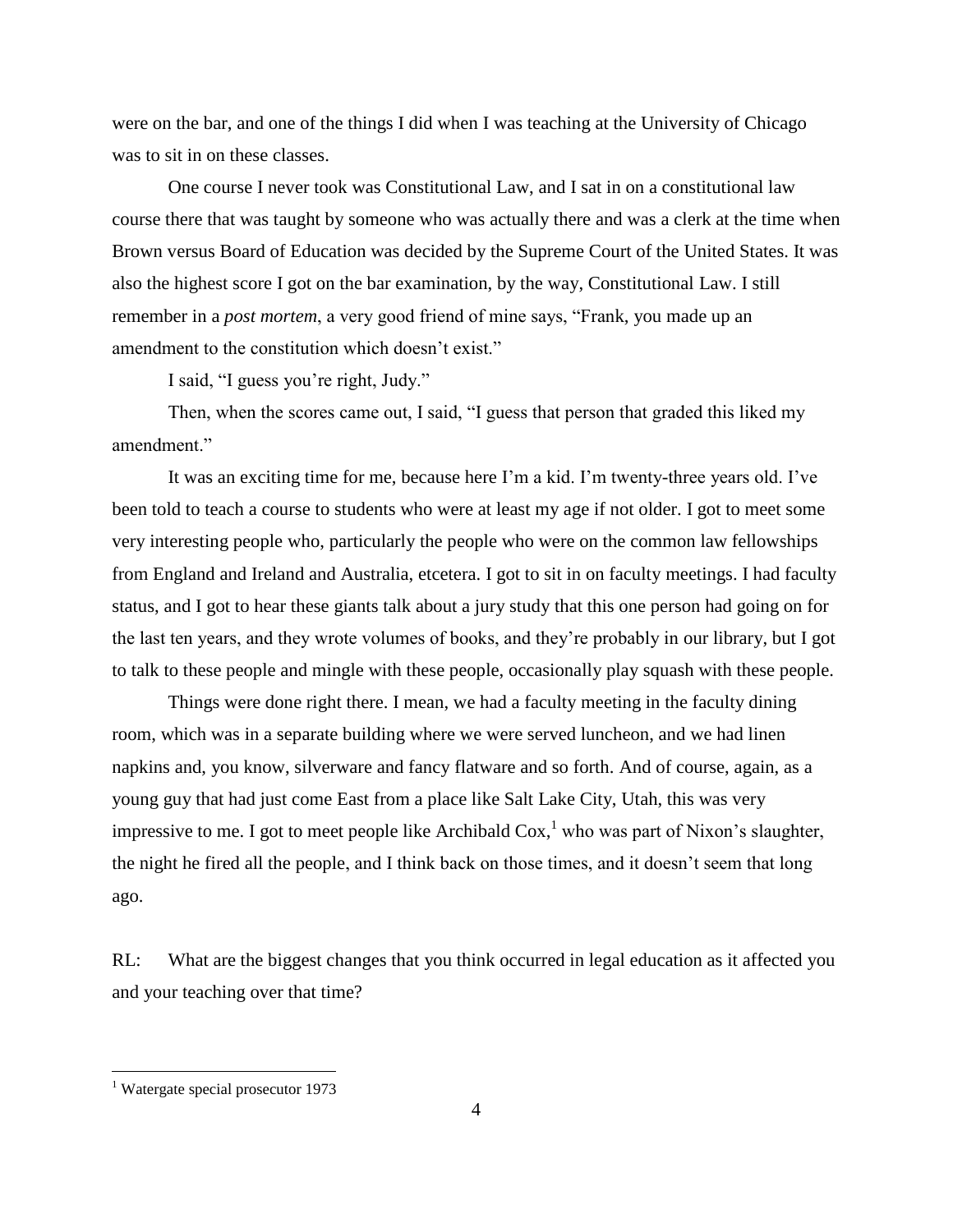FE: As far as I personally am concerned, not much changed. If I were going to be criticized for anything, people would criticize me for not changing. I don"t think, as far as teaching is concerned, certain thing should change.

Insofar as law school itself is concerned, the main changes have come about in trying to condense down into a course things that used to be taught by many courses, or at least several courses. The entire time that I was on phased retirement, I taught a course in Remedies. I taught Remedies before. When I first started teaching it, I think it was five hours, and then it went to four hours. Then it went to three hours, and I kept telling these people on the Curriculum Committee that when I went to law school, what we now call Remedies consisted of three separate courses. We had a course in Equity; we had a course in Restitution; and we had a course in Damages. And three times three, because each course was three units, was nine, and now we're supposed to be teaching this stuff in three. It's impossible to do, so you have to be, they say eclectic, you have to pick and choose as to what you think a thing should have to be taught and other things that you by necessity have to ignore, things that shouldn"t be ignored, but there"s nothing you can do about it. That"s one of the changes.

You always have people, no matter what endeavor you may be in, who think change in and of itself is somehow good just because it's change. I haven't looked at the curriculum at USD for some time. I happened to get an e-mail the other day from the university, and most of the names I didn"t even recognize, people who are on the faculty teaching there. I don"t know who they are. I know that someone is always trying to stir up something. I call it "stirring the pot," and you know what"s in the pot.

They want to change the curriculum. One of the things they've always wanted to do is to teach Constitutional Law in the first year, which I for one have thought is kind of ridiculous. I don"t see teaching Constitutional Law in the first year. I still believe that certain things should be taught in the first year like Torts, Property, and Contracts, and Procedure, and after you get through with that, there"s no time left for other things, and these other things should not be put on the back burner.

Some changes have been good. I was told early on in my career that I"m going to teach Criminal Law, and I got a casebook in criminal law, and I actually, now I"m looking back, wasted an awful lot of my time and the students' time in teaching from that criminal law

5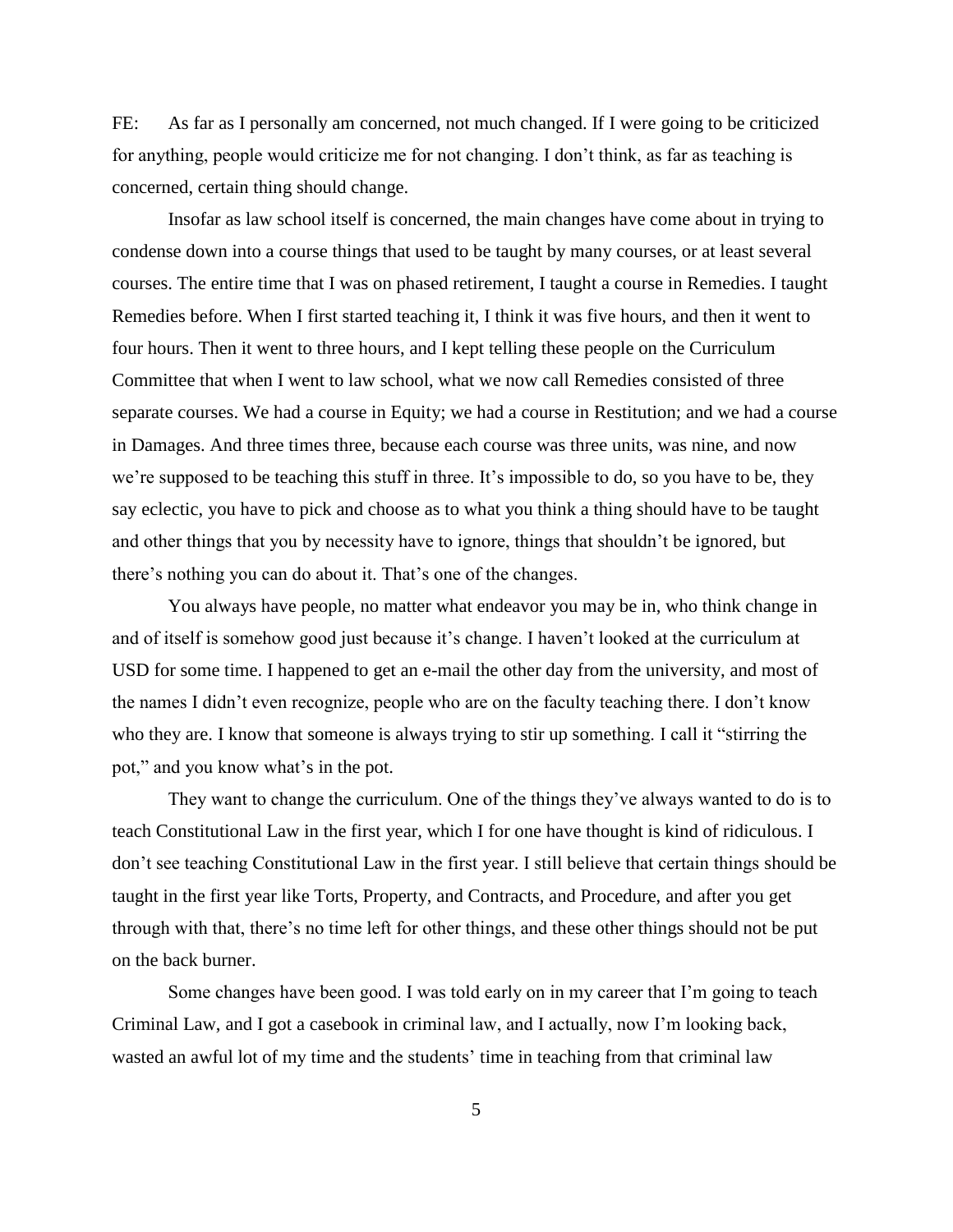casebook and actually teaching those people the elements of common law crimes. When I was, I thought, "This is kind of stupid. Why should these students have to know the elements of the common law crime of burglary in the first degree and second degree or the difference between grand larceny and petty larceny when if you look at the California Criminal Code--and I had practiced some when I mainly defended accused, alleged, and most often actual felons--in California, we call it theft?"

We had different elements of the crime, and then the more I thought about it is that, the main thing that"s not only interesting but important in criminal law is not the crime, the elements of the crime. The accused is charged with violation of a certain section of the Penal Code. You want to find the elements of the crime, you've got to look it up. The important things are involved with criminal procedure. A lot of it is constitutional law: proper warnings given; was the search and seizure constitutional or not constitutional; what kind of motions can be made; and so forth and so on. I think that's changed over the years. I'm hoping now that Criminal Law is taught differently, and even though they call it Criminal Law and Criminal Procedure, that what should be taught is the procedural aspects of criminal law.

There are a lot of thing that happen in law school which I think constitute a waste of time and things that necessarily bore students. The thing that I loved about law school when I went to law school was that I didn't have to memorize anything. I had just been admitted to dental school, and I hated a course called Organic Chemistry, because I had to memorize all these formulas, just rote memory. Today, of course, it may be in my brain someplace, but I can"t locate it, but in law school, I felt, "Gee, this is great. I don"t have to memorize anything."

Typically, in a class in the beginning or halfway through the course, I will wander through the classroom and pick up individual casebooks from students, and I will make comments which again are laughed at by others but not the person who is the object of the comment, "Isn't this pretty? I've never seen such beautiful colors. This is a technicolor green you have here. It would appear here that every line in this case is important."

Then I will say, "Do you want to see my casebook?"

"Well, no."

And I'd show them my casebook. I'd say, "How many things do you see underlined in my casebook?"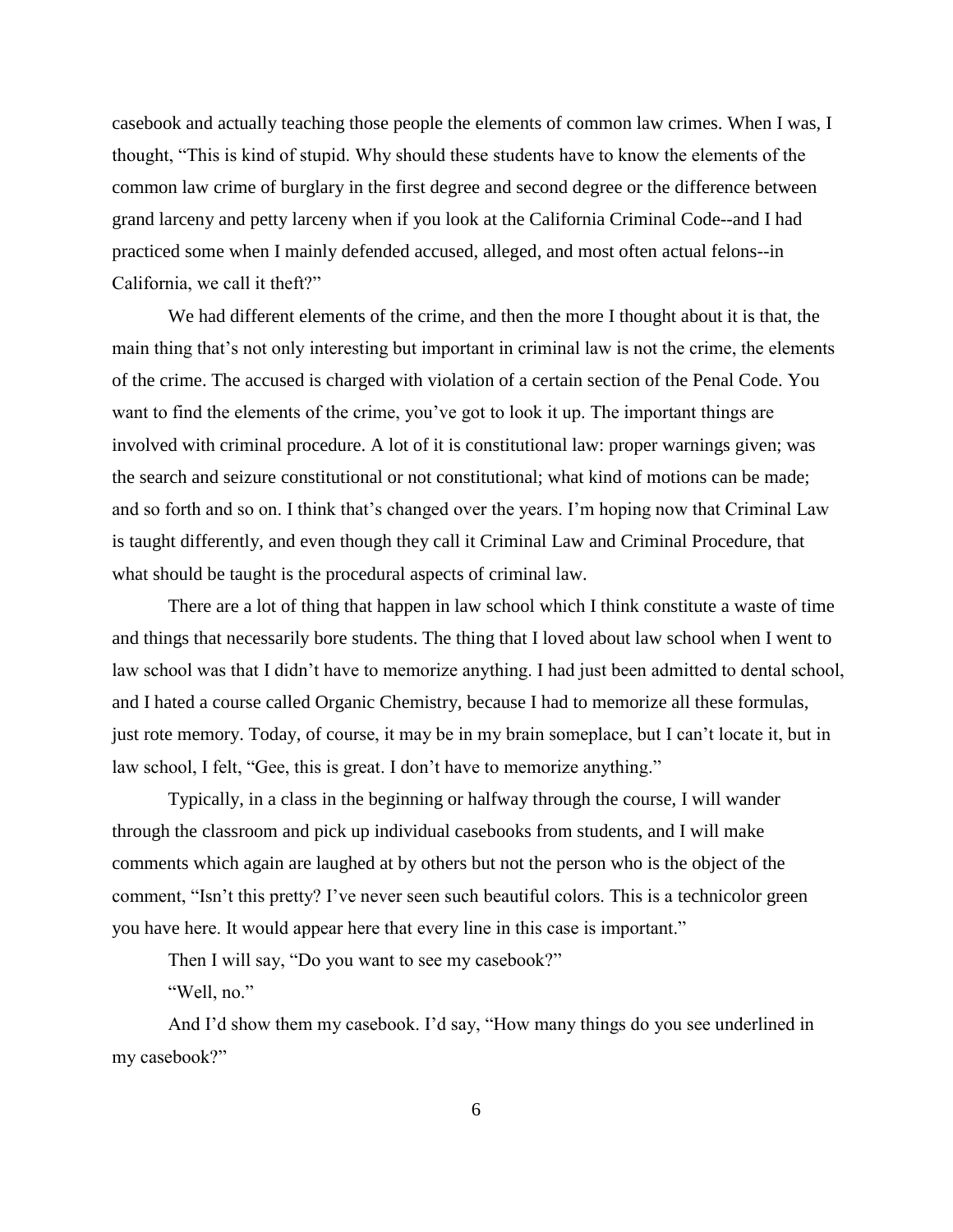"One."

"Well, I"ve been teaching this stuff for many years, and isn"t it funny? I only found one line that I felt was something that should be underlined, and you"ve got pink and blue and fuchsia and mauve and all these wonderful colors, and isn't that nice?"

I also tell them, "I know it's a good deal to buy a used casebook, but don't believe that just because the person has made it a colorful, beautiful thing that those things are necessarily important."

Briefing cases—I don't know if students still brief cases. I don't know if you briefed cases when you were in law school. I did.

RL: Yes, we did.

FE: I was told that we had to brief cases. Most professors would call on you in class, and we had to stand up at attention, almost like you were in the Army, and give the brief of the case. You would give the title of the case. You"d give the name of the court. You"d give the date as to when it was decided, and you'd go through the facts, and you'd go through the reasoning, and blah-blah, blah-blah, blah-blah-blah, and then you"d finally come to what was in my book always R slash L, the rule of law.

I briefed everything for the first half year of my law school student career. Then I quit, and I started doing what was called book briefing, which I continued to do for the rest of my life. As a professor, I would book brief, and not brief, a case. When I first started teaching, I would bring a notebook into class, where I would have briefs of the cases so I could refer to those when I was teaching. I soon discovered that I was using the notebook as a prop for my casebook. I would prop up the casebook on top of the notebook, which stayed closed. I never opened it.

I still remember when a bunch of students came into my class, and they said, "We"re worried."

And I said, "What are you worried about?"

"Everybody else has notebooks, and they bring those notebooks in and refer to them in class. You don"t bring in a notebook. You just bring in your casebook. What"s going on?"

I said, "You want notebooks?"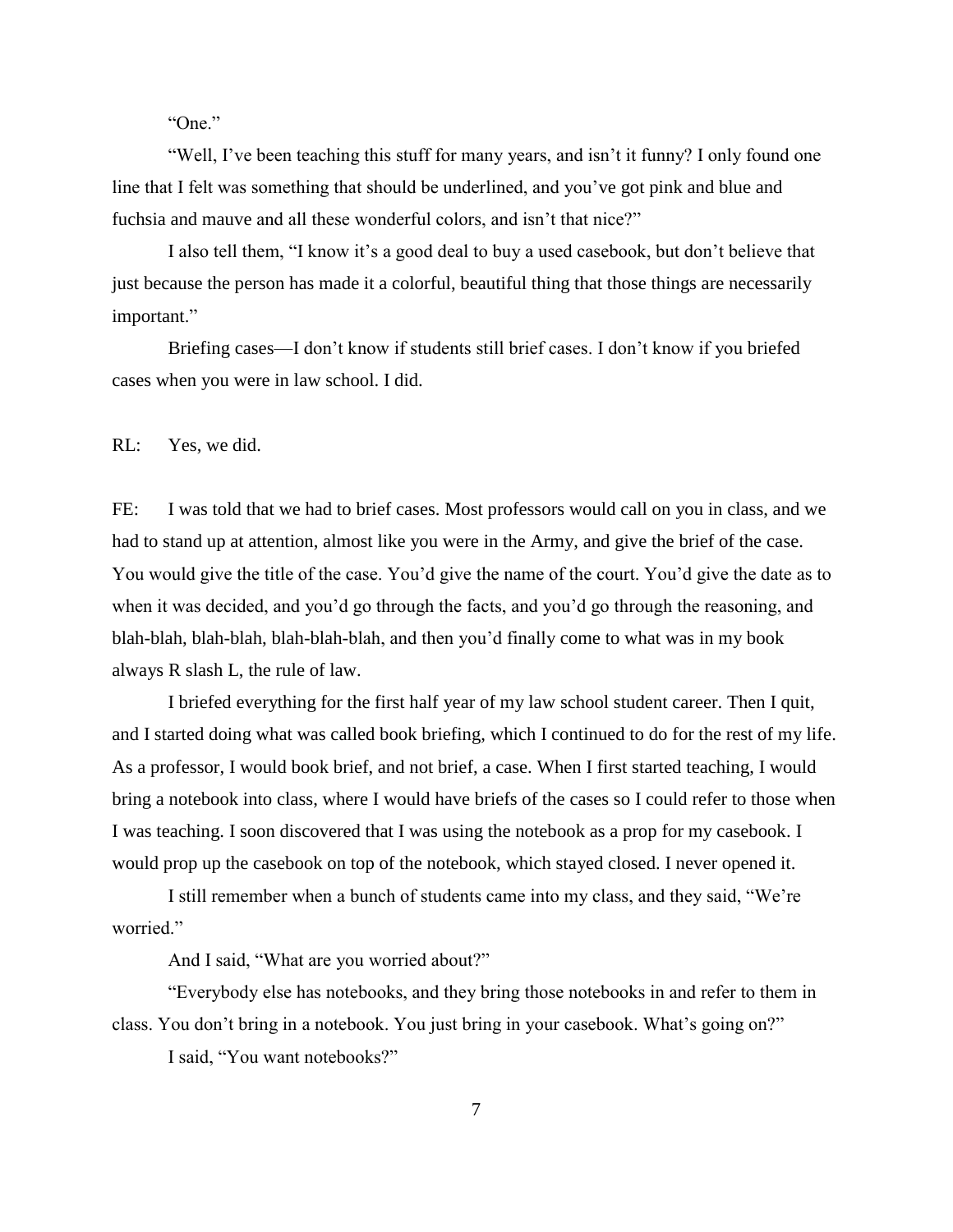I pointed to my bookcase in my office. I said, "They"re all there. If it makes you feel better, I have briefed every case in that casebook. By now, I know those cases," and I said, "I"m going to tell you something now which is really going to make you mad. I could go in there and teach that course to you people without even the casebook. That would really throw you into a tizzy!"

But they were very concerned because I didn"t bring my notebooks into class. I still have those notebooks. They may be stored, they are stored, in some of those boxes I showed you the other day in my woodturning shop. Insofar as the student is concerned, I would hope that you, I would not only brief the cases, I would type them out when I was a student, so they were, you know, legible and nice and pretty—waste of time! I spent so much time doing that.

But if you look at any of my casebooks, you'll find I've got certain things underlined. I may have R/L, and typically, I may have question marks in the margin where something is said by the court which I find is not right or is questionable. That hasn"t changed with me, and I don"t think it should change with students.

One of the biggest pitfalls for a student is to spend too much time doing scut work, stuff that is not …, making little cards and the night before the examination, going through the cards. I, when I was a student, depending upon the course sometimes, would not have attended one class. They didn"t take role, and I would end up reading the casebook for the first time the night before the examination. Of course, I didn"t get A"s in those courses, but I could glean enough out of that, and of course, we had courses that … I wrote a law review article dealing with water law. I don"t know how many people … I wrote a law review article as a student dealing with equitable liens. Believe me, equitable liens were much more important than what I wrote about water law, but of course, water law was a very important part of the law, particularly in the western states, and is going to continue to be important, because again, it"s a resource that too many people are using, and there"s not enough of it.

RL: You talked about the final exams. When you graded final exams, what were you looking for?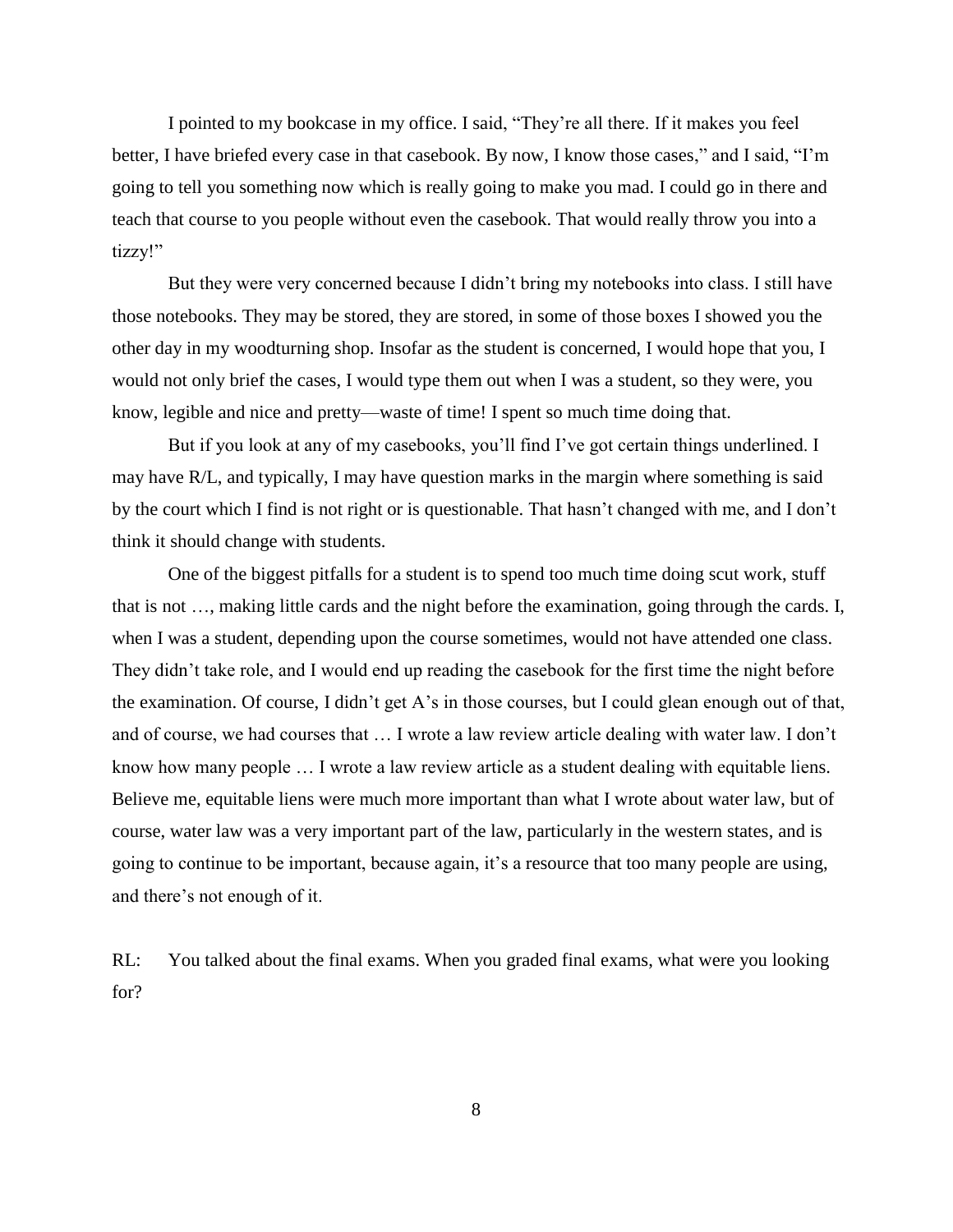FE: I was looking for, and will always be looking for, whether or not the student, first of all, figured out what"s it all about. I would tell the students in advance, "You"re going to get an examination which will have a factual situation. Those facts should make you think about certain problems, or if you don't like the word 'problems,' certain issues. Deal with those issues. Make arguments about those issues. If you wish, make arguments on both sides, but always come to a conclusion.

"The typical examination that I will give will not call for, quote, a right conclusion, end of quote. I want you to be able to spot the issues, deal with those issues, discuss those issues in a logical, reasonable way, and come to a conclusion."

RL: Did you want them to cite cases that they had read?

FE: No! That's another thing I always told them, "I don't want you to cite cases. I know the cases. I don"t have to read them in your bluebook. I don"t care whether or not you remember cases. You are wasting my time and your time by citing cases. This is not something which is going to make me say, "Whoo, doesn"t this person know something!"

"I want to know whether or not you can think. I want to know whether or not you can deal with a problem."

Sometimes a real life problem—I mean, I made up, for instance, an examination question, and those examination questions used to be all on file in the library, most of which have been stolen. When I went up to the state of Washington, there were two bound volumes of my examination questions, which I found out somehow had made it up to the state of Washington, which meant that I had to make up brand new examinations, and I thought, "How easy it's going to be up here. I can just pick out an old examination."

But students are very adept at getting a hold of this information. But if I would go to the law library today and look up my examinations, they"re supposed to be on file. They"re probably not, because I"m not teaching there, but I used to go up there, and I"d find that most of them were missing. That presented a problem, because again, if you"ve been teaching the same subject for, say, forty years, the law hasn"t changed that much. The issues haven"t changed that much. You end up basically giving the same examination question over and over and over again, but the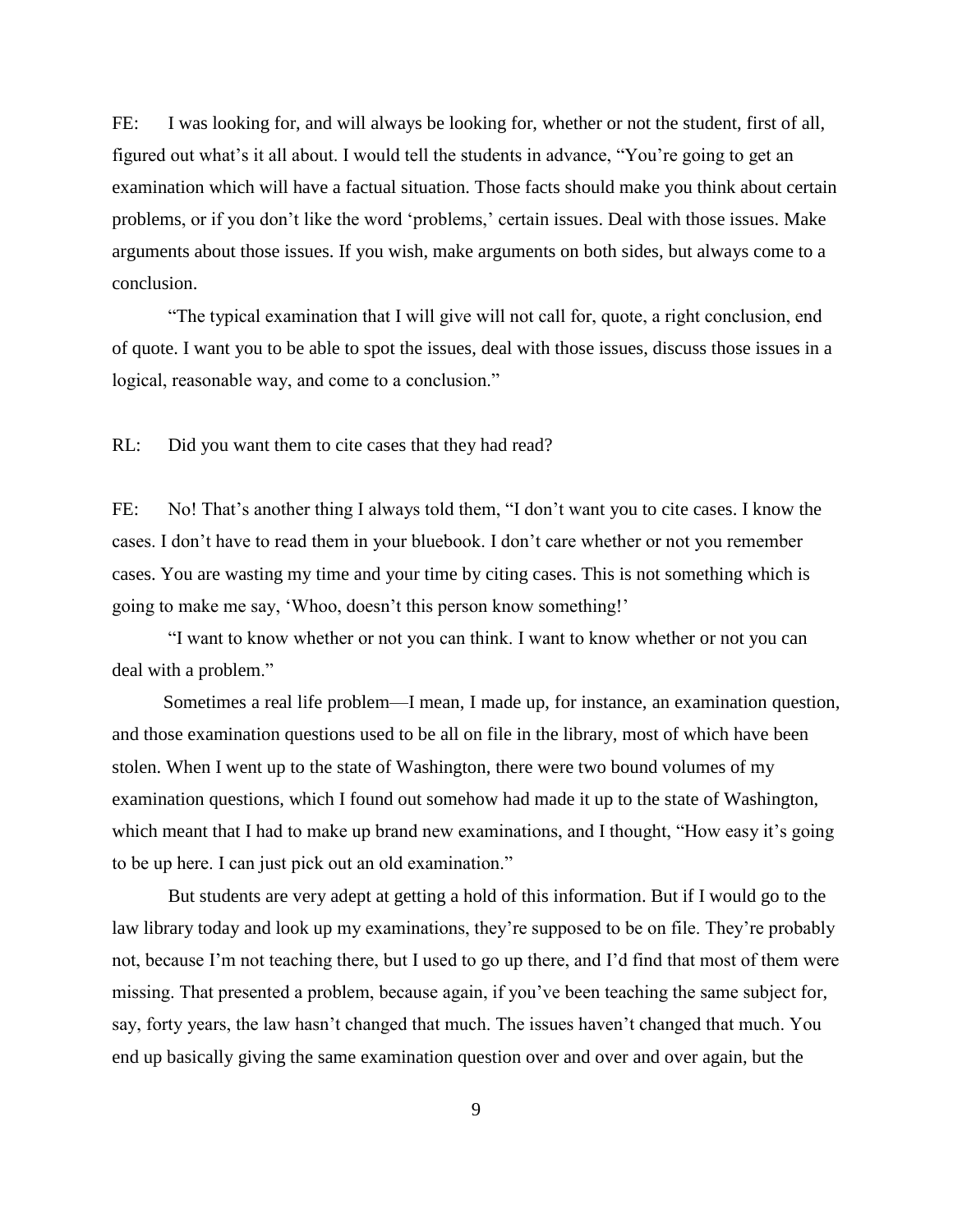characters change. The story is different, but the same issues are raised, and sometimes, I would make up some things that actually happened.

We had some very heavy rainfall here one year, and my neighbor's bank fell. It slipped into houses down below. Part of it went through the back of one house and out the front and took the entire house with it. Fortunately, no one was killed, but I made up an examination question about this occurrence. You know, I had surveyors in there and all different things. But again, you"re still looking for certain basic issues.

As a former student, you know that the issue, quite often it's going to be, maybe it's going to be the pre-existing duty rule, which you may dredge up from your mind from when you were in first-year Contracts class. The question is always consideration. There might be a question, I typically didn"t do this, but once in a while, I"d throw in something dealing with the statute of frauds, which again was something which never turned me on that much.

That's why I'd always get very excited about the UCC. When you mentioned Homer Kripke the other day, I know Homer was there for a few years but not too many years, and I inherited the UCC, and of course, he at the time and probably even today, is known as *the* expert on the Uniform Commercial Code. I don"t like to be bound by a statute, because typically statutes are very poorly written. It's a very hard job to write a statute. Legislators give lawyers lots of business. Lawyers give lawyers lots of business. To a great extent, we feed on each other. I tell my students, "This case would not be in the casebook but for the fact that somebody screwed up, if a lawyer didn't do the job that should have been done for the client and now is in the casebook and now was appealed to the highest court in the state."

RL: My nemesis was always the parole evidence rule.

FE: Yeah, which is not a rule of evidence. It's a substantive rule of contract law.

RL: Right. That much I remember [laughter].

FE: It doesn't have a damn thing to do with evidence, alright? But what I found out at USD one time was, I"ve never been guilty of this, the Contracts professor who was teaching one of the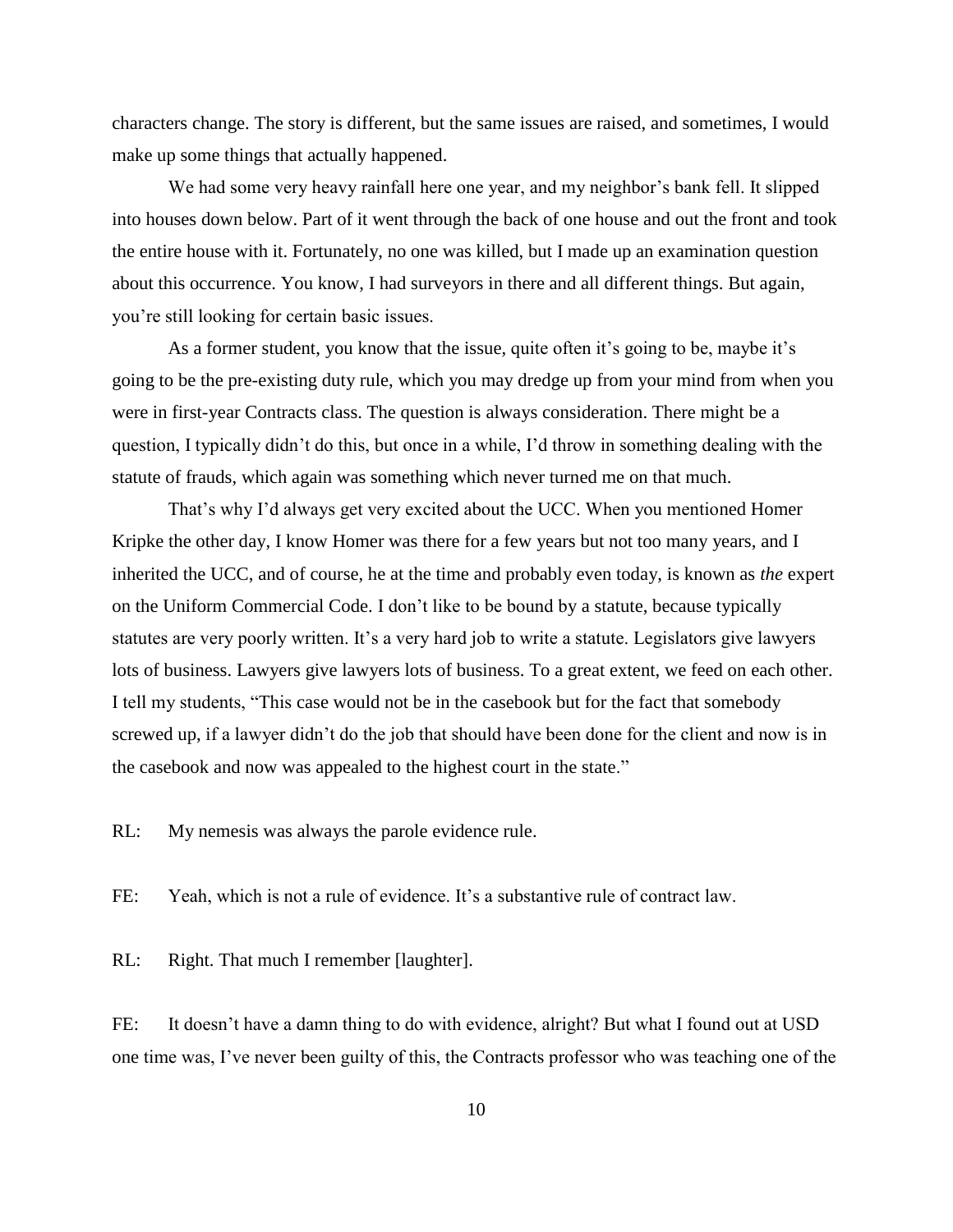sections would tell the students, "The parole evidence rule is a rule of evidence," and then the Evidence professor would say, "The parole evidence rule is a rule of substantive contract law," and so the parole evidence rule was never taught at all. That's not right.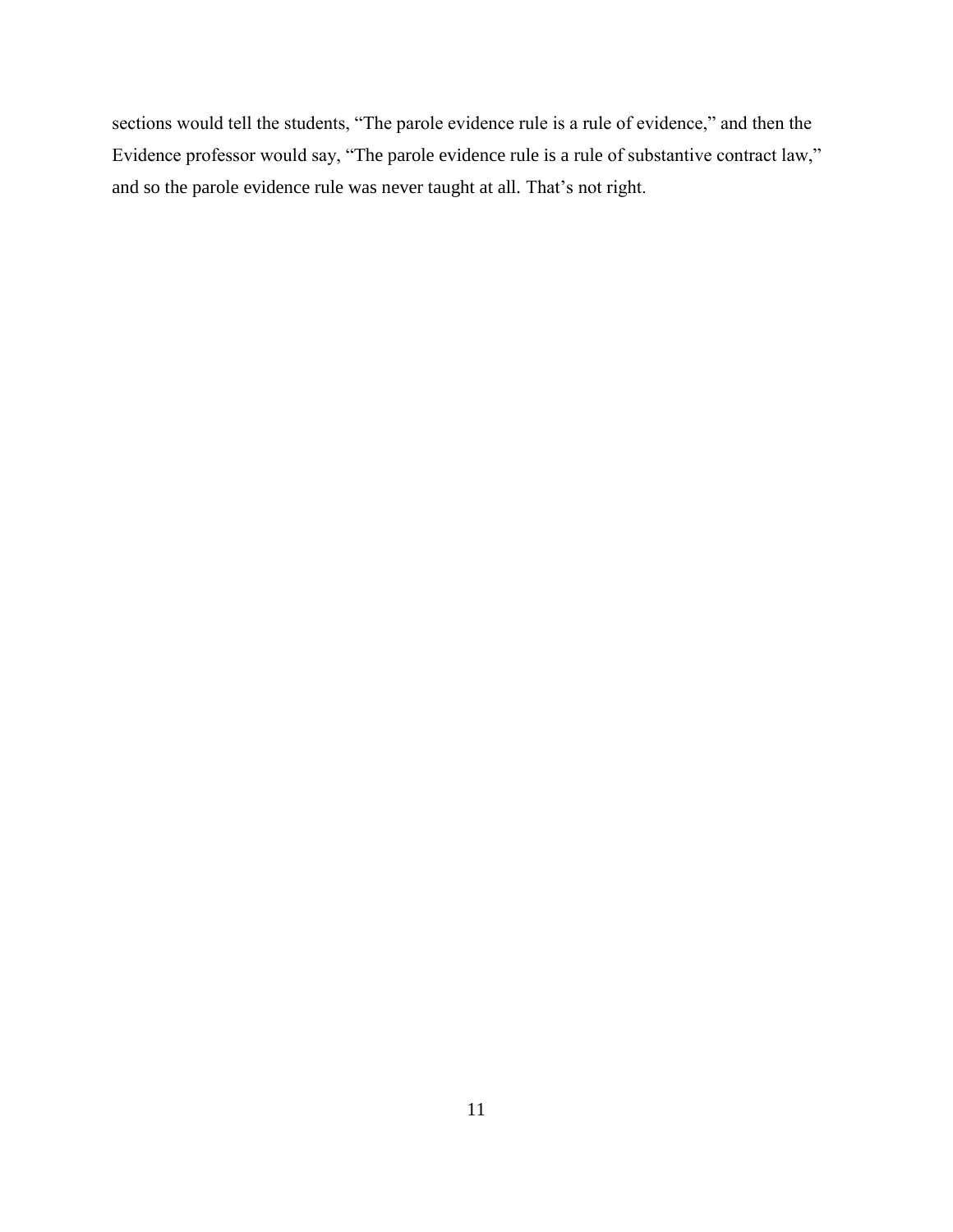

*Legal Research Center*

## CONVERSATIONS IN LEGAL EDUCATION:

ORAL HISTORIES OF THE FIRST HALF-CENTURY OF THE UNIVERSITY OF SAN DIEGO SCHOOL OF LAW

| Narrator:               | Professor Frank Engfelt (Marci Engfelt was also present) |
|-------------------------|----------------------------------------------------------|
| Interviewer: Ruth Levor |                                                          |
| Recorder: Ruth Levor    |                                                          |
| Date:                   | June 13, 2005                                            |
|                         | Accession No.: OH-LRC-Engfelt-2005-3b                    |
| TAPE 3b: SIDE B         |                                                          |

FE: There are certain things you teach you really like. You and I have been talking about the parole evidence rule, but the thing I always liked was mutual mistake of fact and that wonderful cow, Rose the Second of Abalone, and the prop I always use when I"m teaching mutual mistake of fact in class is I will bring in a brand new book that has been sent to me by a law book publisher bound in cellophane. I will have a mock sale in class for this book. After the sale is completed, I will act like I"m opening this book, but I won"t do it, because I have other sections to teach, see, so I don"t want to destroy my cellophane, my prop, and I"ll say, "Now, we open this up, and we look inside, and it"s nothing but blank pages. By definition, a book is something which has something in it which you can read. There's nothing to read here. The thing that we thought existed does, in fact, not exist. That is mutual mistake of fact.

"Rose the Second of Abalone was bargained for as a sterile cow. Such a cow by that name did not, in fact, exist, just as this as a book does not exist. That"s the simple explanation of mutual mistake of fact."

Too often, people, particularly professors, particularly those who think they are very scholarly, will have much more to say about it than that and will make it very, very confusing. I always tried, no matter what I was teaching, to make things as simple as possible for the class.

RL: And you say you taught this once to a group of faculty wives?

FE: Yeah, faculty wives and students" wives. Again, things have changed. We would have one night where we would invite all the wives up, and there would be a class taught by one of the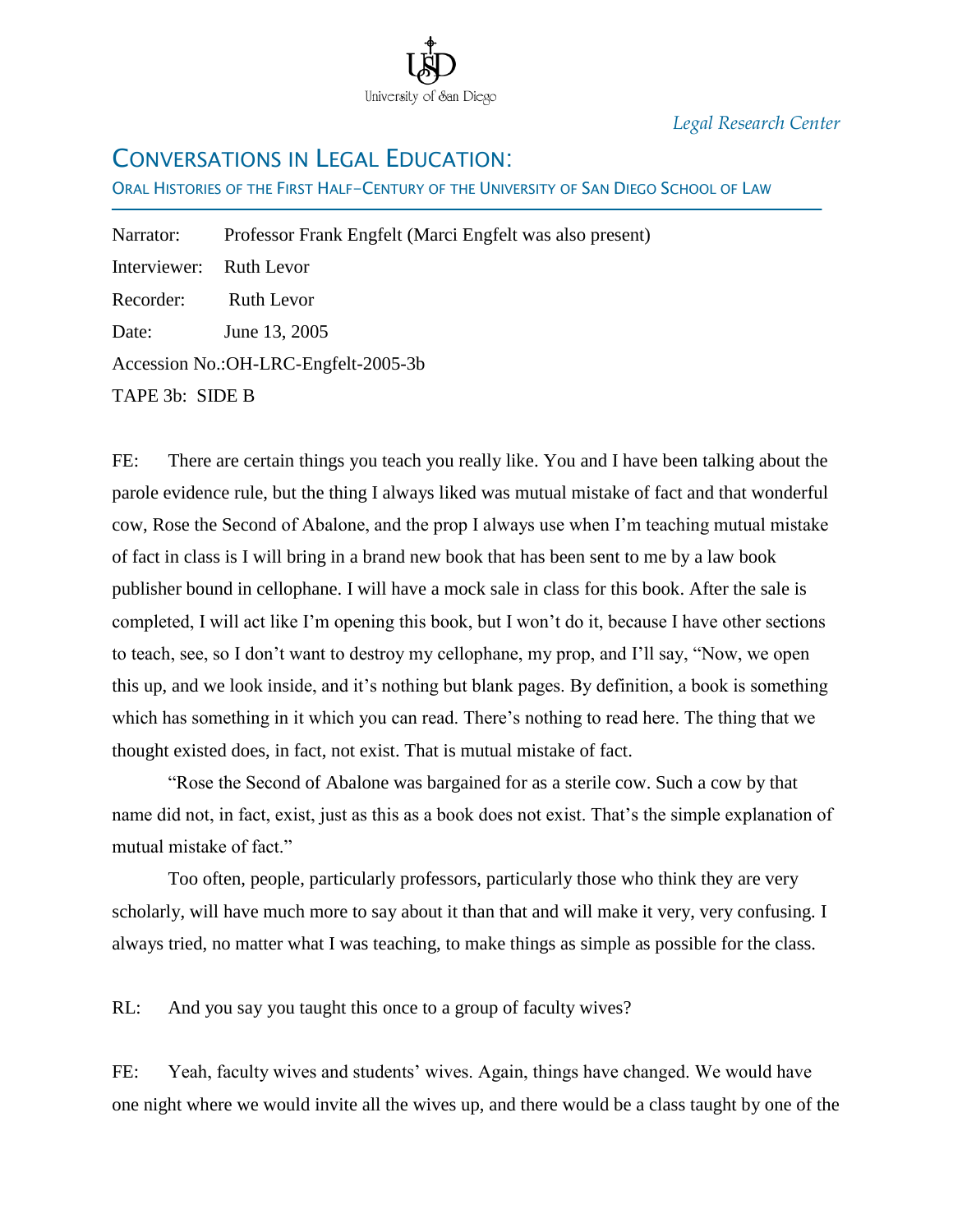professors so that the wives, for the student wives, not faculty wives but student wives, to see what their husbands were quote going through, and I was quite often picked to be the one to put on the show, and I would usually read the poem about Rose the Second of Abalone and tell about how Rose finally gave birth and little trivia about Rose, that the seller told the agent to make sure that she was well watered before she was delivered to the buyer. What she meant was, "Fill her up with water," because she was being sold by the pound, and these kinds of things.

Marci attended one of these sessions. She and her mother also attended a session I had in the federal district court involving at that time the largest amount of marijuana that had ever been seized by the feds. We had two hundred and twenty pounds of marijuana in the courtroom in mail carriers, you know, these things that are on wheels. I convinced the jury that my guy was nothing but a mule, which he was. He was paid a certain amount of money to get this stuff in the United States. The jury kind of agreed with me. The judge kind of agreed with me, but then the judge went home and changed his mind overnight, and even though he had promised me the day before he was going to give this guy a light sentence, and threw the book at him, unless he "fessed up to those who hired him.

Again, this was a time when I read the obituary of a person, and that's one thing that's nice about being dead—usually, the obituaries say nice stuff about you—and here was this man who had lied to me, not in open court but in his chambers, and had gone back on his word and sent my poor client to jail. You know, this guy, I think, had six or eight kids down in Tijuana or someplace, a nice guy. You remember him, my client? Yeah, nothing wrong with him.

I'm trying to think of the name of that judge. Anyway, it's, again, a nuisance when you read an obituary, and you say, "That's a bunch of pfft."

I'm trying to think of the name of that judge. He was a probate court judge, and all these wonderful things were said about him, and the rumor around the entire bar association at the time was that he was taking money under the table, but that doesn't come out in the obituary. It's a good thing I don"t remember his name, because I might get sued by his estate for telling the truth.

RL: Well, we've had a pretty wide ranging set of discussions, ...

ME: Yes [laughter].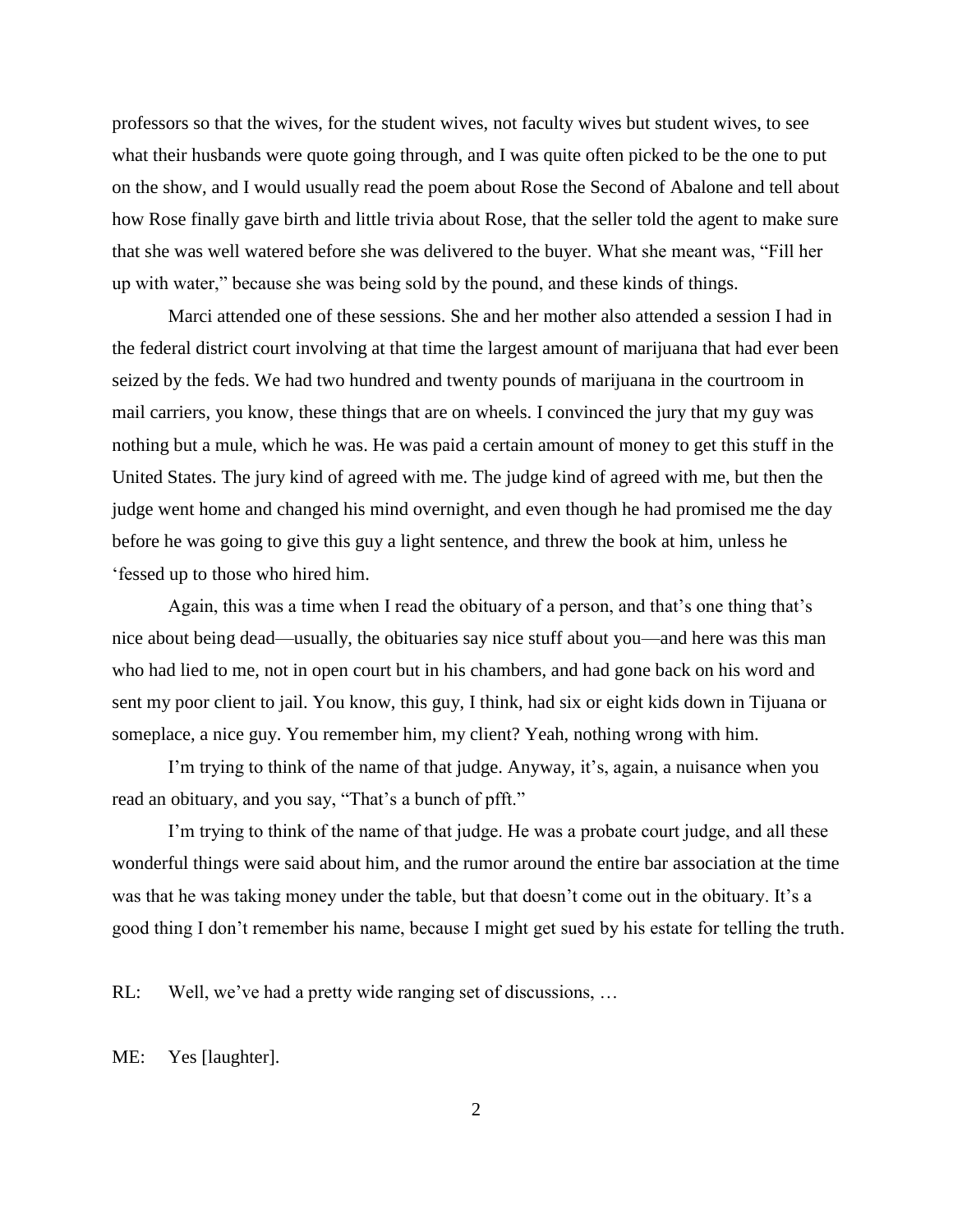RL: … and I just want to ask you before we have to wrap up if there are some memories that you have that somehow my questions didn"t evoke, and you were dying to tell or had thought of that you"d like to add to this record.

FE: Not really, I think we've ..., God knows, I've talked an awful lot.

RL: That's the idea.

FE: I've lived through some very distressful times up there, particularly caused by a dean. There's no doubt in my mind that for the entire time I've been up there, the worst dean we've ever had was Kristine Strachan, and probably one of the worst memories I have, and that's not so much about Kristine Strachan. That"s because of the university administration trying to stonewall for that woman. I don"t know where she is right now, but I think she"s out of the state of California. I just hope she stays there.

Sheldon Krantz, I guess, is happy doing what he's doing now. Last I heard, he was back East, but, you know, I enjoyed working with him. I, of course, have known a lot of people up there I"ve worked with. A lot of them are now dead. Some I liked very much. They were dear friends of mine. And other people who were up there and still are there I don"t have much to do with, but I guess that's something that's going to occur no matter where you are. There are going to be people you like and people you don"t like.

I don"t know what effect the administration and the bureaucracy has on other people, but I have pretty much tried to stay away from it. I would imagine a person in your position—it"s been impossible for you and Nancy to stay away from it, and I would guess it's distasteful.

RL: That was a difficult time for us, too.

FE: What I'm saying is that your times, no matter who's in charge, are probably going to cause more personal distress to you than might occur to a professor, particularly one such as I who, I feel, has earned it, for no other reason than that I've survived as long as I have, a certain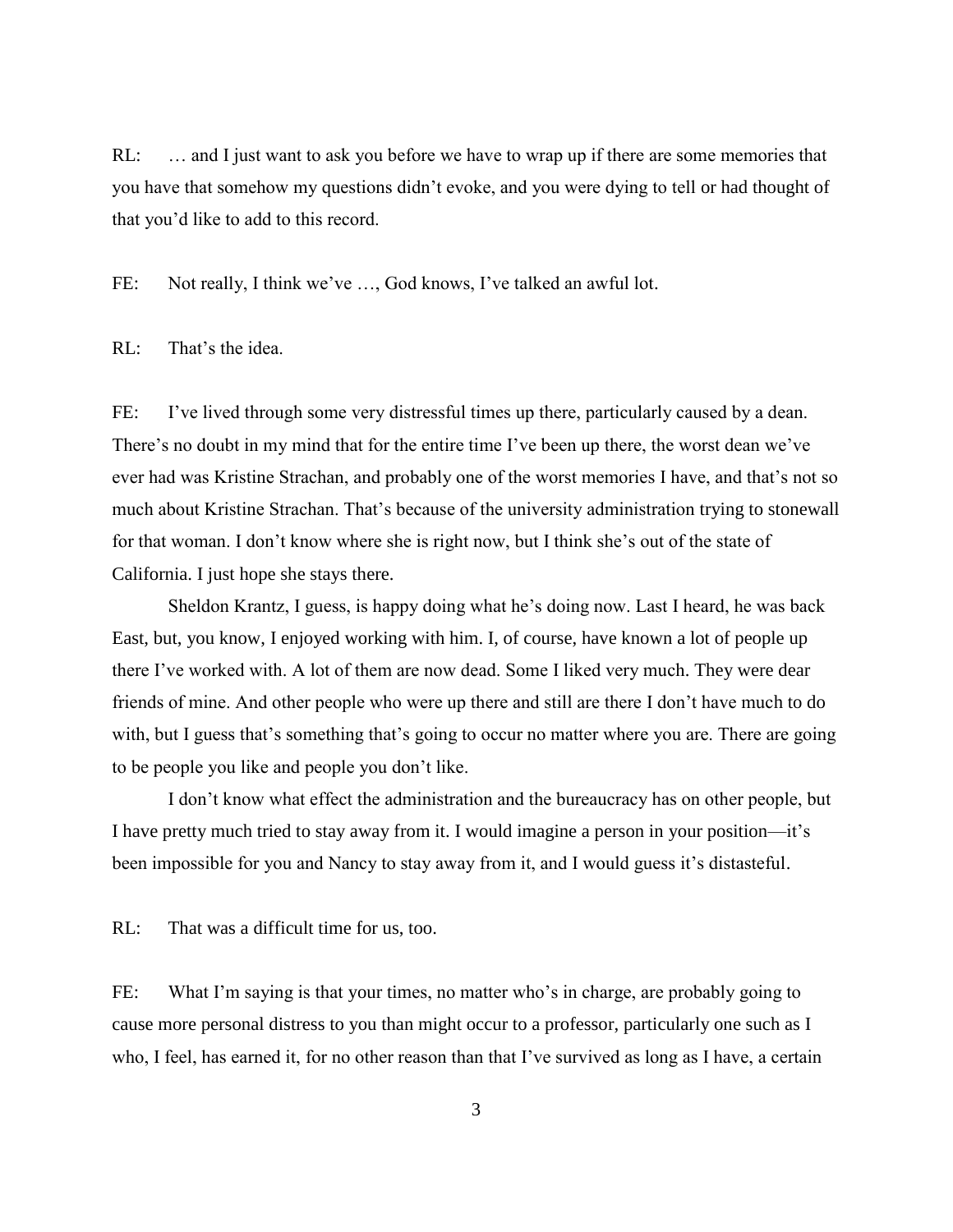degree of immunity, where I can say to a dean, such as I said to the present dean, although he's no longer there, Dan, alright, "You and I will get along just fine. I promise not to bother you if you don"t bother me. If we each leave each other alone, things will go along swimmingly," and he has …

ME: He's left you alone.

FE: ... left me alone. How he's worked out with the rest of the ..., I don't know, because on January second two thousand and three, things came to a screeching halt for me. That's about it.

RL: Well, I think I can add that I talked to some people who actually have been your students, and they were very excited that I was coming to interview you. I know you"ve said that some students have loved you, and some have not been amused, but the ones that I happened to speak to were in the former category, and so I came here with high hopes, and I haven"t been disappointed at all. It's been really a pleasure to talk to you.

FE: Well, I can honestly say that, if you had been a student of mine, you would have been amused. You would have had a good time, and you probably would have done pretty well on the final examination, maybe very well on the final examination, because you are interested in things. Too many law students are not interested in things. I mentioned the other day that they don"t read anymore, and you try to educate them a little bit, not about the law but about other things, simple things such as our English language. They not only don"t know. The thing that is so aggravating to me is they don't care, and that's what really gets to me. They don't care that they don't know.

RL: Well, there are always those one or two gems in the midst of that, I think, who make it all worthwhile.

FE: That's true. That's true, and you look for more than one or two. It's nice to be sitting in your office, and somebody knocks on the door, and you say, "Come in," and someone says, "I am so-and-so--do you remember me?," and I say, "I certainly do remember you, " and they say,